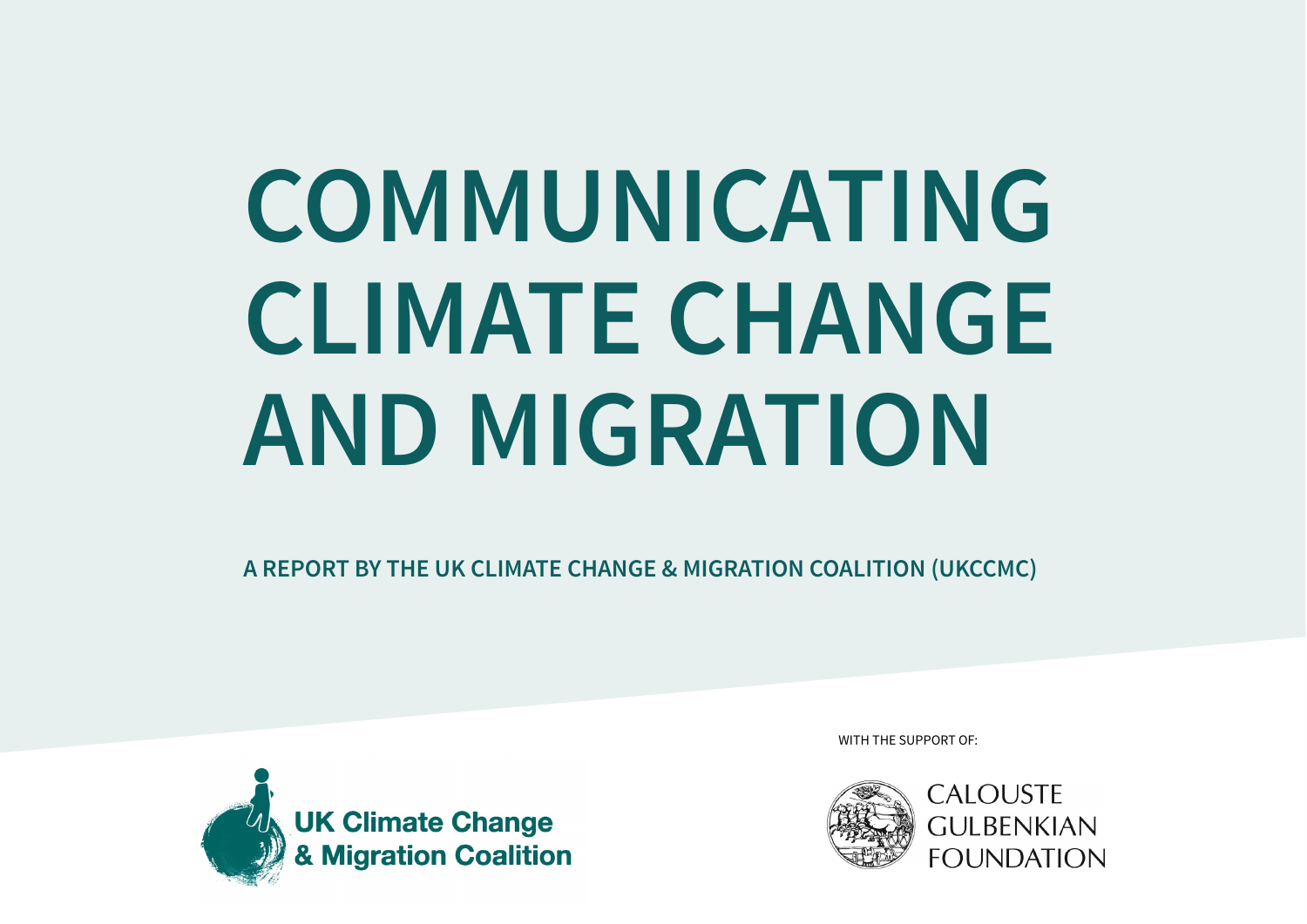**The UK Climate Change & Migration Coalition (UKCCMC)**  is an alliance of refugee, human rights, development and environmental organisations. We exist to challenge the lack of long-term strategies to support and protect people at risk of displacement linked to environmental change. We aim to foster cross sector dialogue and cooperation to bring about a people centred response at the national and international level.

**The Calouste Gulbenkian Foundation** has supported the UK Climate Change and Migration Coalition under its Environment theme, which aims to help in the development of a society which benefits from a more sustainable relationship with the natural world and understands the value of its resources. The Calouste Gulbenkian Foundation is an international charitable foundation established in Portugal in 1956 with cultural, educational, social and scientific interests.

Based in Lisbon with branches in London and Paris, the Foundation is in a privileged position of being able to address national and transnational issues and to act as an 'exchange' for ideas. The purpose of the UK Branch, based in London, is to help enrich and connect the experiences of people in the UK and Ireland and secure lasting, beneficial change. For further information please see: **www.gulbenkian.org.uk**



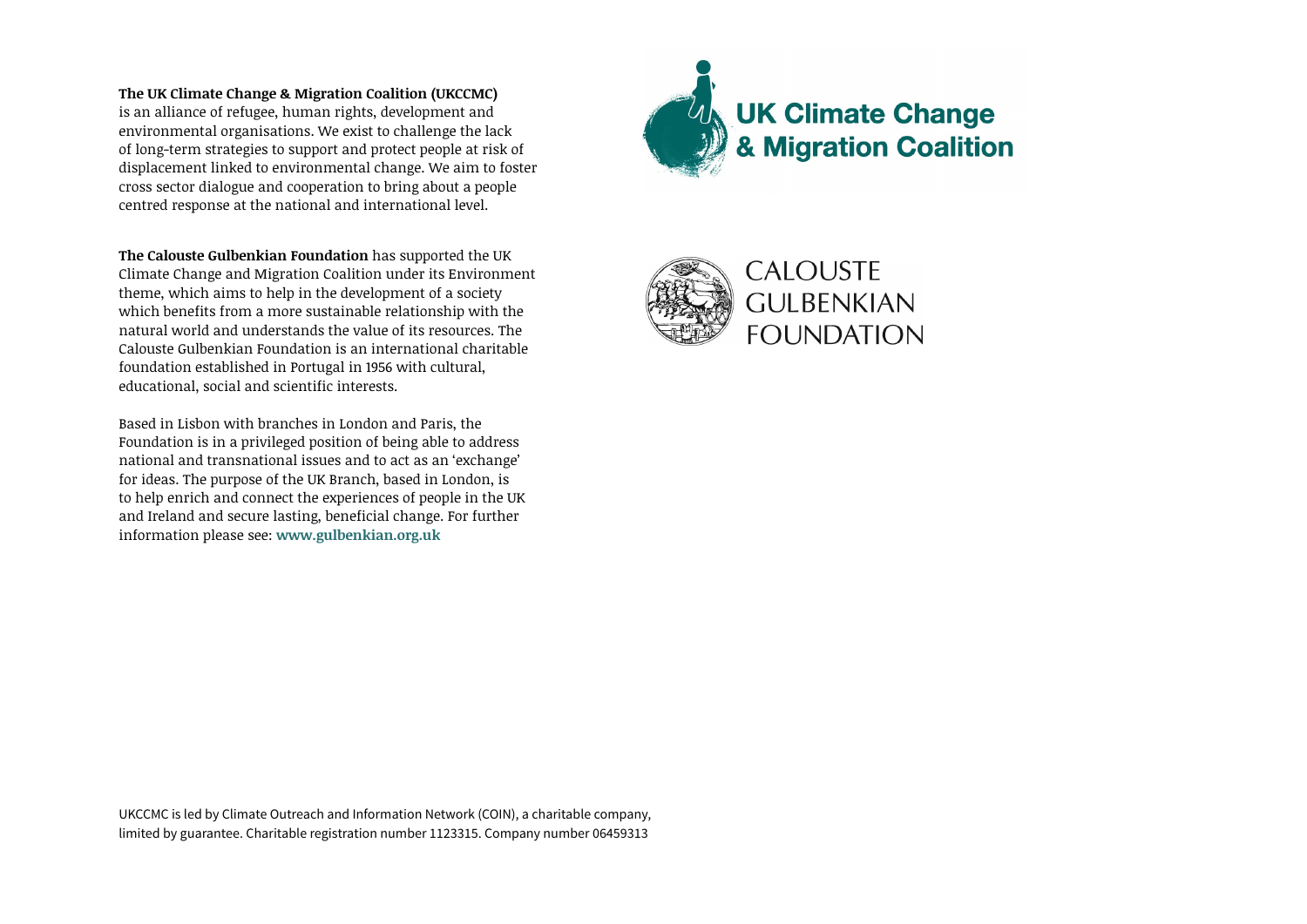The topics of climate change and human migration attract considerable public and media attention. Together, they represent a potentially explosive combination. Attempts to communicate about climate change and migration risk inflaming two already heated debates. However, the language is not yet entrenched. A major opportunity exists to shape how the debate develops.

This briefing explains the basic principles of good communication on the issues. It is intended for use across the refugee, environmental, human rights and development sectors.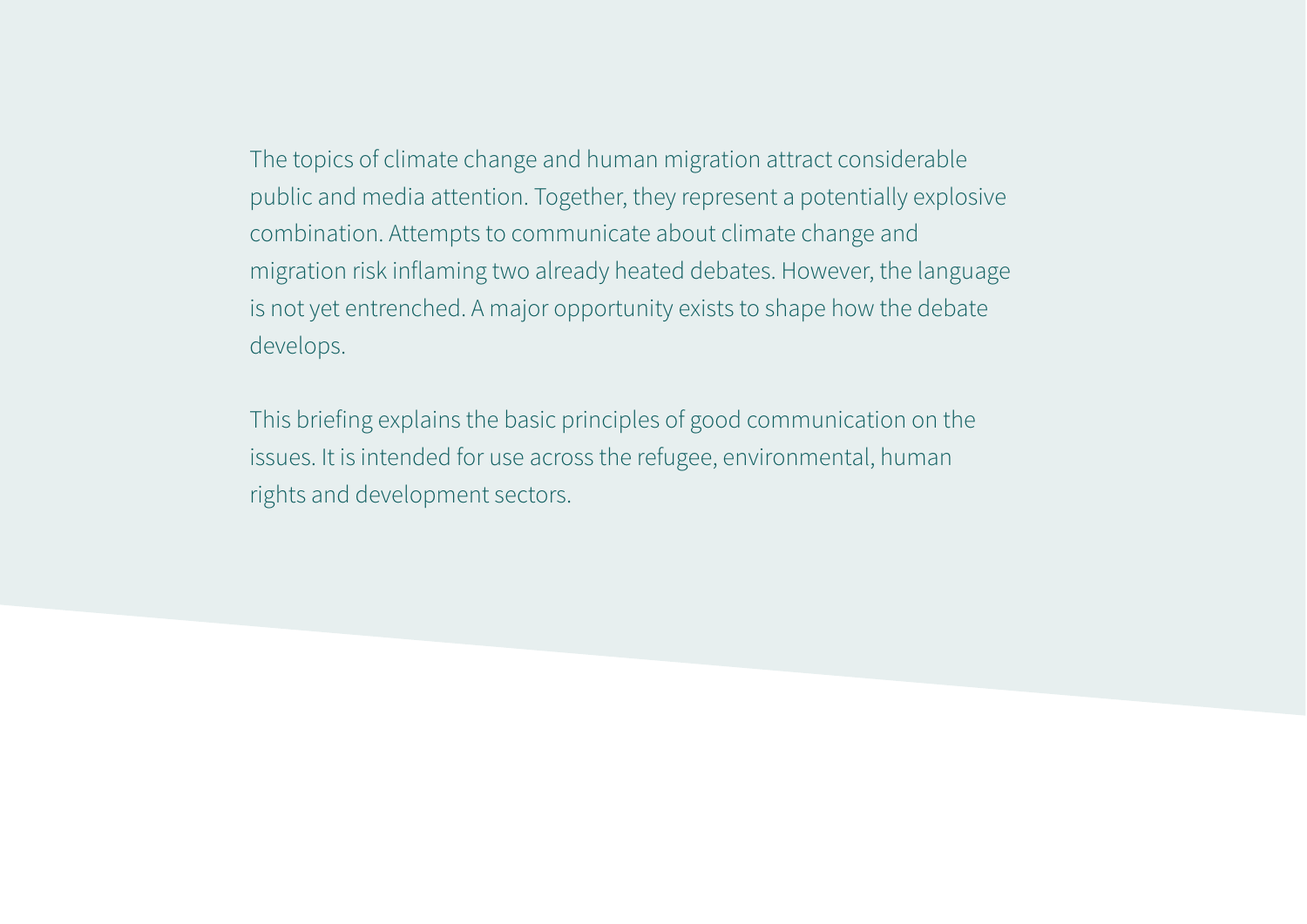# **COMMUNICATING ABOUT CLIMATE CHANGE AND MIGRATION**  – THE ISSUES AND OPPORTUNITIES

The relationship between climate change and the movement of people is complex. Beyond the difficulties involved in measuring the impact that climate change is having (and will have) on human migration – within and between national borders, voluntary and involuntary – there is a major communications challenge. Individually, the topics of climate change and human migration attract a considerable degree of public and media attention. Together, they represent a potentially explosive combination, with the risk that attempts to communicate about climate change and migration could inflame two already heated debates.

Inevitably with such a complex problem, different sectors have approached the issue from different angles. Within the UK Climate Change & Migration Coalition (UKCCMC), different terms, language and narratives are promoted by organisations with different perspectives on the problem. Merging these two already contentious subjects is an unenviable communications

challenge. Whether through confusion and misunderstanding about technical terms, or through the adoption of language and approaches that do not 'map over' well to a different audience, there is a significant danger that campaigns on climate change and migration could backfire.

For organisations seeking urgent action to prevent dangerous climate change, climate-induced migration is an important method of humanising an often very de-humanised issue. The more the climate changes, the greater the impact on human populations will be. However, attributing a particular episode of migration to climate change suffers from the same problems as attributing extreme weather events to climate change. Typically, it is only possible to deal in risks and probabilities – which are far more difficult to communicate than simple causal relationships.

Climate change brings with it a range of public perceptions – not all of them positive. Among the general public

there is significant uncertainty about the scale and the impacts of climate change, a general lack of knowledge of the science, and to some extent scepticism about whether humans are responsible for it. There are also widespread misconceptions about what an 'immigrant' is.1 People are most likely to think of asylum seekers and least likely to think of students, whereas in fact, students represent the largest group of immigrants coming to the UK while asylum seekers are the smallest group. There is significant opposition to asylum seekers coming to the UK – the group that most people think of when they think about immigration.

The risk is that without a pro-active approach, climate change and migration will become yet another polarised debate, dominated by those whose political interests conflict with protecting human rights in developing countries and taking meaningful action on climate change. In fact – as has been well documented – there is a concerning alignment of right wing politics with

<sup>1</sup> The Migration Observatory (2011). *Thinking Behind the Numbers: Understanding Public Opinion on Immigration in Britain.*  Oxford University: Oxford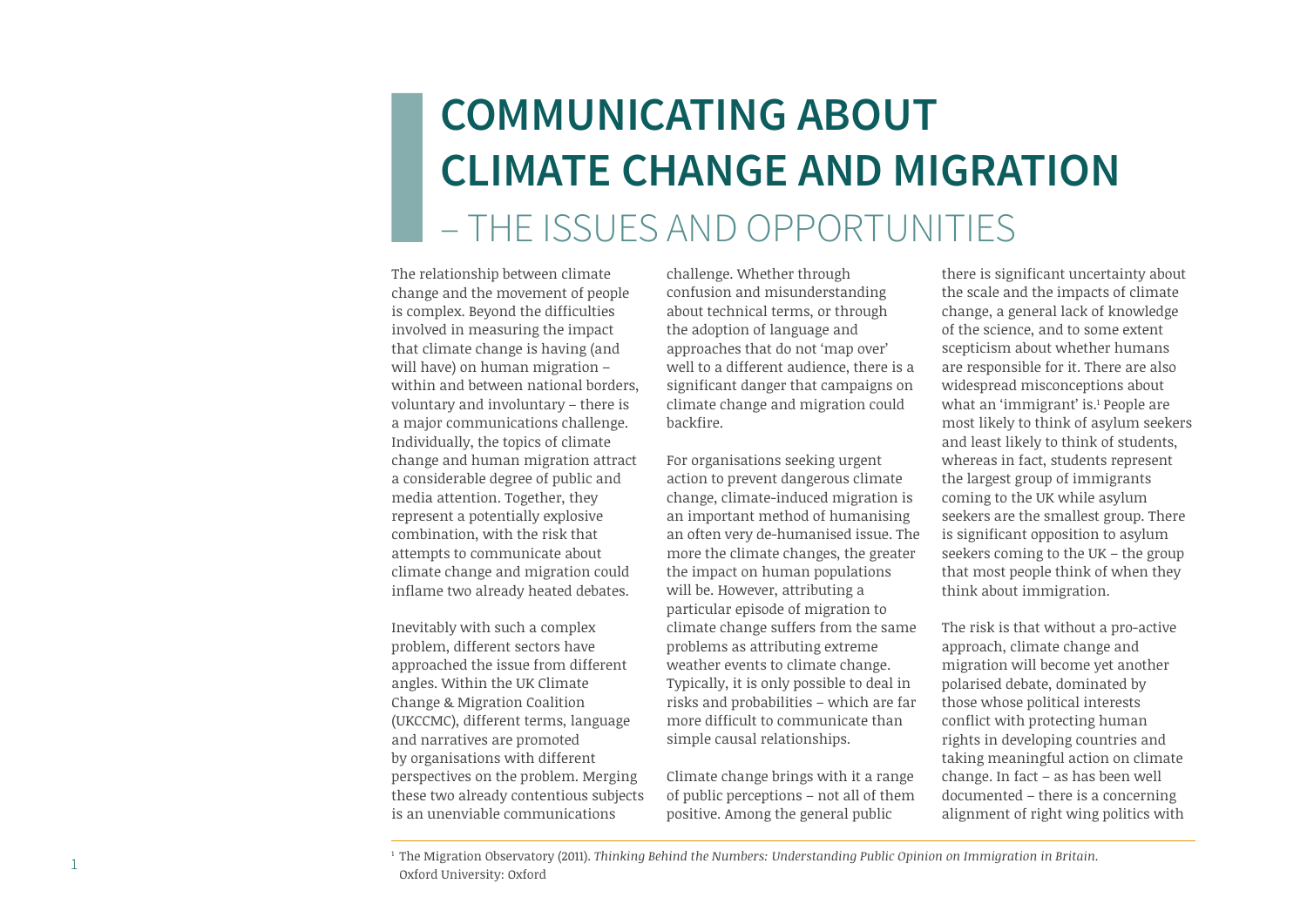climate change denial. Campaigns on climate change and migration will be taking place in a familiar political context, and the political right are likely to respond in predictable ways: by accusing refugee organisations of jumping on a fraudulent bandwagon to promote themselves; by suggesting that refugees are somehow to blame (there is a lot of potential for blaming the victims around climate change); or by using predictions of future displacement as arguments for tighter border controls (including controls over internal movement within EU).

However, there is a window of opportunity in which to minimise this risk. As the media research conducted for this briefing shows. reporting on climate change and migration is currently very limited. The language and terminology used to communicate about climate change and migration is not yet entrenched. This means there is a chance to shape the way that the climate change/ migration debate develops – by using evidence-based principles for effective communication, developing key messages, and using appropriate terminology.

There is also a major opportunity for different sectors to work together and learn from each other. Environmental NGOs understand the political and

media landscape of climate change very well – but that does not mean that they are best placed to understand the most effective language and imagery to use for campaigning on human rights issues. Refugee and human rights organisations have 60 years experience of long-term international negotiations and legislative reform. Development organisations bring expertise in mobilising public and political support for action on international, geographically distant issues. However, climate change challenges many of the basic assumptions of the international development, refugee and human rights sectors and requires new thinking and approaches. The combined expertise of these groups is essential for approaching a complex issue like climate change and migration.

What is critical is that the full range of organisations involved in engaging the public on climate change, human rights and migrant/refugee issues begin the process of thinking about communication challenges as soon as possible. There is a huge amount to gain from getting 'ahead of the curve' and taking ownership of the issue using progressive language and ideas, a major opportunity to reach new audiences, and the chance to really impact on the way that climate

change is understood by policy makers and the public. For too long, climate change has been understood as primarily an environmental issue – but through the lens provided by a focus on migration and human rights, this could change.

In November 2011, a meeting of a subset of members of the UKCCMC convened to identify the most important challenges involved in communicating about climate change and migration. Five short follow-up interviews with members<sup>2</sup> of the UKCCMC were also conducted, and this briefing is a tool for addressing some of the most important challenges identified by the UKCCMC for communicating about climate change and migration to the general public, policy makers and other civil society organisations in the UK.

The briefing is in three parts  $-$  the first section briefly reviews the existing communications landscape in terms of climate change and migration, including a unique analysis by *The Carbon Brief* of media reporting on climate change and migration. The second section outlines general principles for effective communication about climate change and migration, and the third section focuses on the core messages of the UKCCMC.

<sup>2</sup> See endnotes for full list of participants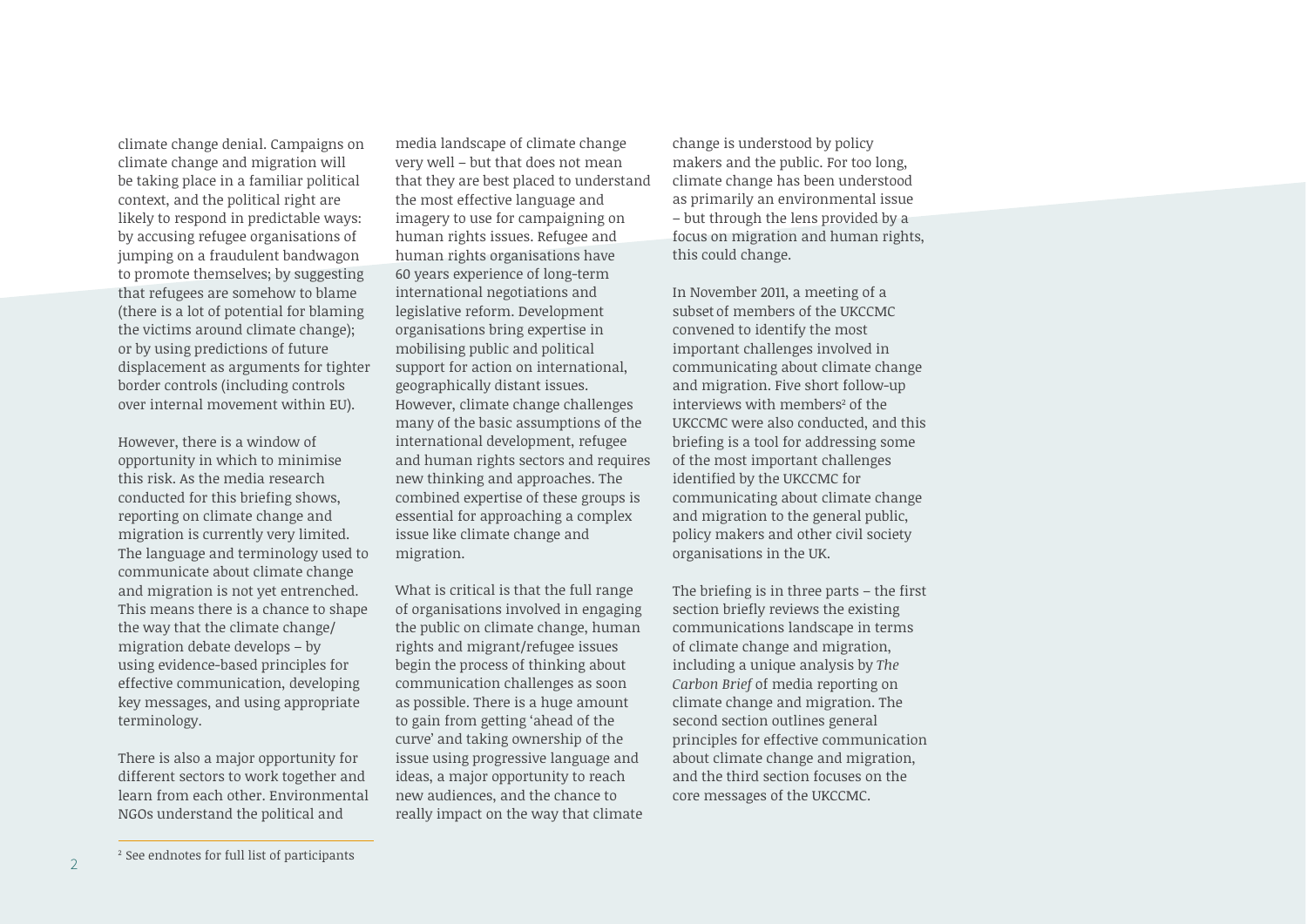# **CLIMATE CHANGE & MIGRATION**  – THE EXISTING COMMUNICATIONS LANDSCAPE **PART 1**

The UKCCMC are at the forefront of communication about climate change and migration – and ideally placed to shape it in the future. Members of the Coalition and others have already started to talk about the issue, and unsurprisingly this is taking place in a range of different ways. From the focus on 'climate refugees' in the work of organisations like the Environmental Justice Foundation (EJF), to the identification and mapping of potential climate migrants by CARE International<sup>3</sup>, to the analyses presented in the recent UK Government Foresight report (2011)<del>'</del>, a small but growing body of research and activism on climate change and migration is starting to emerge.

Beyond reports and analyses of the problem, a handful of campaigns have begun taking the issue to the public by setting up mock 'climate refugee' camps in the streets. Although the exhibition in 2011 of 'postcards from the future'4 (featuring images of refugee camps filling the streets around Buckingham Palace) was not a campaign to raise public awareness so much as an attempt by artists to visualise the impacts of

future climate change, it was both praised and criticised as an attempt to communicate about climate change and migration. And though most of the focus so far on climate change and migration has come from progressive organisations (like those represented in the UKCCMC), there have even been some attempts by the far-right to cynically capitalise on the link between climate change and migration, and push the idea that increased immigration would make it more difficult for the UK to meet its targets for reducing carbon emissions.

However, none of the major NGOs (such as Oxfam, Greenpeace and Friends of the Earth) that might be expected to have a public position on the topic do in fact have one, and in research commissioned specially for this briefing, no evidence of extensive media reporting on the issue was found.

We commissioned the climate change media specialists, *The Carbon Brief*, to analyse the way that climate change and migration was reported between November 2010 – December 2011 in English language media, using

the search terms 'climate refugees', 'climate migrants', 'environmental refugees' and 'environmental migrants'.

Coverage of the issue in the press was found to still be fairly marginal. 163 articles were identified, compared to over 18,000 articles during the same period that mentioned UK TV talent show 'The X Factor'. The issue of climate migration was rarely reported spontaneously – the vast majority of coverage was linked to specific events. Several factors appear to have brought it to public attention over the past year, most notably the famine and drought in Somalia, the Durban climate summit and the UK Government Foresight report.

Although a handful of articles have focused on the threat of overpopulation due to a mass migration of people from the Southern to the Northern hemisphere, there is very little evidence of alarmism. This may be because there has been so little coverage overall – but this means that there is a genuine window of opportunity to pro-actively influence the media agenda.

<sup>3</sup> CARE International (2008). *In search of shelter: mapping the effects of climate change on human migration and displacement.*

<sup>4</sup> Foresight (2011): *Migration and Global Environmental Change*, The Government Office for Science

<sup>5</sup> http://www.postcardsfromthefuture.co.uk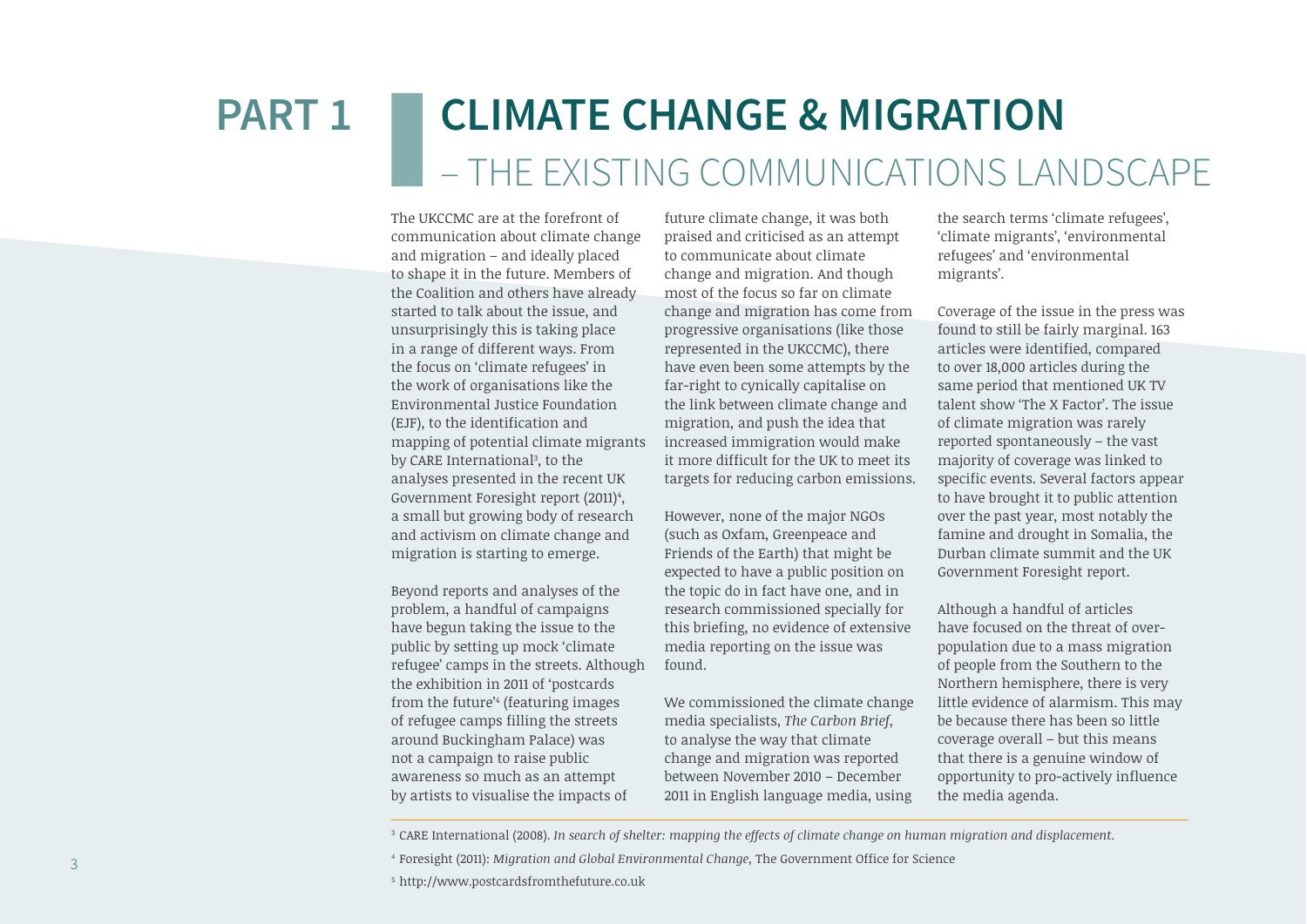The opportunity for shaping how environmental migration is reported in the media can be contrasted with the way that the reporting of climate change has become highly polarised. Although in theory, the 'facts' of climate change science should be reported in a straightforward way by newspapers and television networks, considerable differences exist between the editorial lines taken by different media organisations about the reality and seriousness of climate change.

Perhaps unsurprisingly, there is a strong relationship between the political perspective of a media organisation and its position on climate change. The website of the leftleaning UK newspaper the Guardian, for example, is known internationally as a hub of climate change and environmental reporting and opinion – and sceptical opinions are rarely found. In comparison, right leaning media (such as the US Wall Street Journal) are far more likely to carry sceptical opinion and editorials. Although it is difficult to establish cause and effect. media-generated controversy is often cited as a reason for public scepticism about climate change5 .

Radio, television and newspaper reports have been criticised for interpreting the notion of providing a 'balanced' set of views too simplistically, which can lead to competing points of view on a scientific issue being presented

as equally supported when in fact they are not (the concept of 'balance-asbias'). A recent study of climate change reporting in the UK, US, Brazil, China, India & France found that more than 80% of the sceptical voices reported in the study were from UK & US papers – suggesting that scepticism about climate change in the media is to some extent an 'Anglophone' phenomenon<sup>6</sup>. In particular, organised lobbyists in the US and UK have proven adept at targeting the media, and freemarket advocacy groups such as the Global Warming Policy Foundation have heavily promoted the idea that the science of climate change is too uncertain to warrant taking significant action – making 'uncertainty' a key frame for media reporting on climate change.

This brief overview of media reporting on climate change helps to explain the context in which reporting on climate change and migration will take place, once the media begin to take a closer interest. Ideas and frames that dominate early on – like uncertainty for climate change science – have a big impact on the way the debate develops in the media, and correspondingly on public opinion and what policy makers consider to be politically feasible and acceptable. Beginning the process of setting the terms of the debate – of framing it using progressive values and language – now, before other groups do, is critical.

"

**Spinning climate change as a security threat is likely to undermine, rather than**  strengthen, serious efforts **to link climate change mitigation and adaptation**  to development efforts that **reduce poverty and promote equity. Playing with fear is like playing with fire. You cannot be sure exactly where it will spread.**

**Betsy Hartmann, 2010**

<sup>6</sup> Poortinga, W., Spence, A., Whitmarsh, L., Capstick, S. & Pidgeon, N. (2011). *Uncertain climate: An investigation into public scepticism about anthropogenic climate change.* Global Environmental Change 21, 1015–1024.

<sup>&</sup>lt;sup>7</sup> Painter, J. (2011). *Poles Apart: The international reporting of climate change scepticism. Oxford University, Oxford: RSIJ.*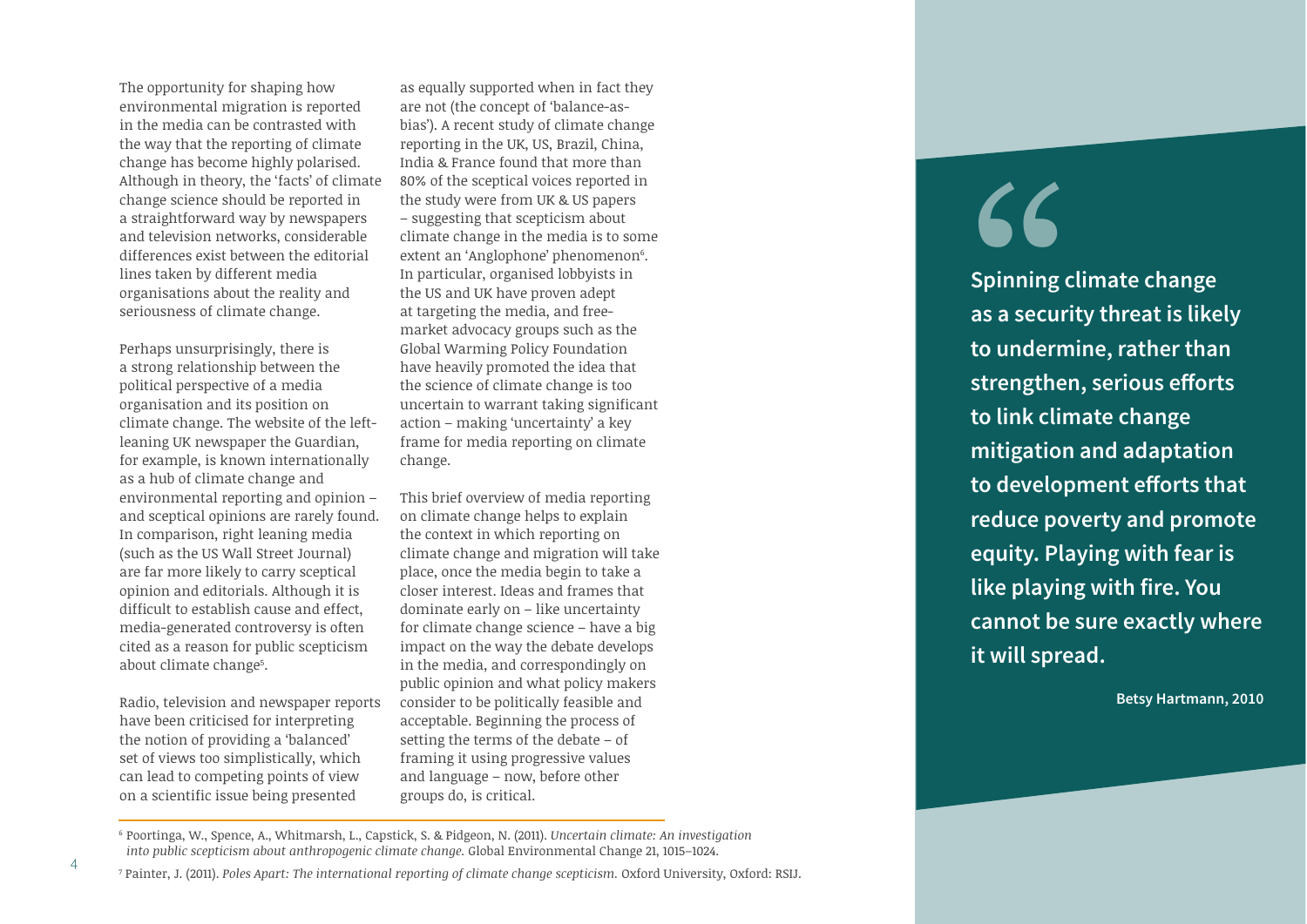# **FIVE BASIC PRINCIPLES FOR EFFECTIVE COMMUNICATION**  ABOUT CLIMATE CHANGE & MIGRATION **PART 2**

This section describes five principles for effective communication about climate change and migration. The principles are listed first, and then explained in turn.

### 1. Explain climate change in the simplest possible way.

Don't let a message about migration or human rights be obscured by a complex explanation of climate science or by getting bogged down in debates about uncertainty. There are straightforward ways of explaining the problem – and helpful metaphors and analogies to draw on.

2. Avoid messaging based on fear or guilt, and try to minimise the 'psychological distance' between your campaign and your audience.

Don't talk about numbers, projections and abstract future scenarios – talk about concrete, tangible events and personal stories.

### 3. Focus on the medium as well as the message.

It matters *who* gives the message, as much as what is being said. Scepticism about climate change is to some extent an issue of trust in climate scientists – so using trustworthy sources and communicators is essential. Personal testimony – through the stories of those affected by climate change – is especially powerful. And campaign materials that encourage some kind of interaction or participation beyond signing a petition are likely to produce a deeper level of audience engagement.

### 4. Choose your words wisely.

Terms like 'migrant', 'refugee' and 'displaced person' might seem interchangeable, but in fact they have specific legal definitions and mean

very different things in the mind of the public. It is essential that anyone communicating about climate change and migration uses accurate and consistent terms: these core terms will define the debate.

### 5. Take ownership of the issue on your own terms and use the most powerful and effective frames.

The dominance of environmentalism and the use of environmental frames and images to communicate climate change is well established, and has meant that human rights and refugee organisations have historically seen it as outside of their domain. This is an opportunity to change that, and these are some of the best frames to use:

a) Rights & Responsibilities b) Human Security c) Part of the Solution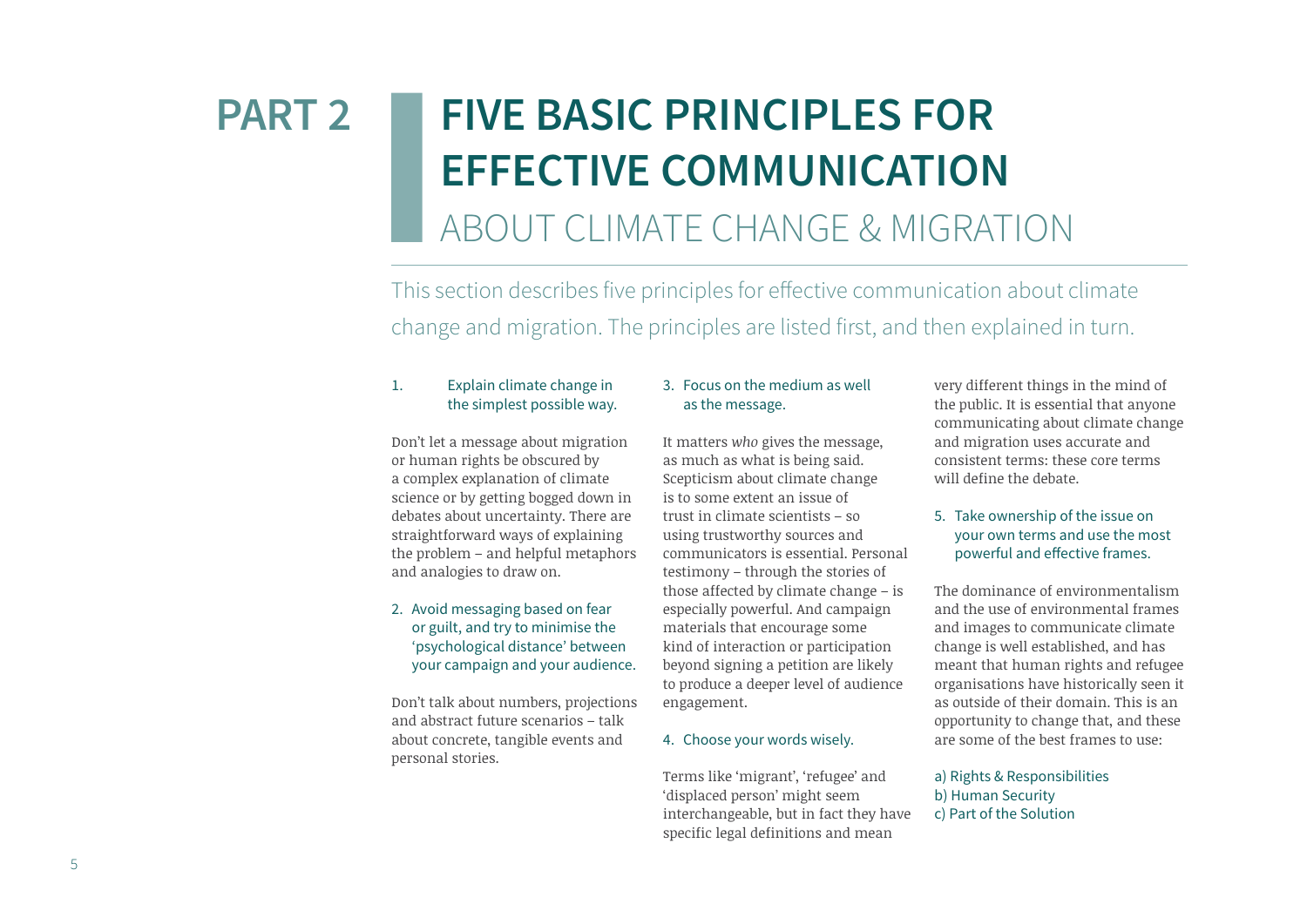# **1. EXPLAIN CLIMATE CHANGE IN THE SIMPLEST POSSIBLE WAY**

On the basic question of whether the earth is warming, and whether human activity is causing this to happen, there is a clear and unambiguous consensus.7

Thermometers placed around the world show clearly that average global temperatures are increasing, and the only factor that can account for this rapid and unprecedented level of warming is the extra carbon in the atmosphere from burning coal, oil and gas. This has caused a layer of carbon to build up in the atmosphere that acts like a blanket, trapping the sun's light and heat, and increasing temperatures. This simple message should be at the heart of any climate change communication.

But while simplicity is important, **avoiding exaggeration** and **unfounded claims** is critical. Public scepticism about climate change is often driven by a perception that the scale of the problem has been exaggerated.<sup>8</sup> Putting a definitive number on estimates

of people who will be affected by climate change is difficult, and from a migration perspective is important to avoid too: bickering about precise numbers with anti-immigration pressure groups is a time-consuming distraction.

On more specific questions about when, where and how soon the impacts of climate change will take place, there is still a great deal that is unknown. Just like any area of complex science, uncertainty is a feature of climate change that will never go away. Science doesn't deal in certainties – it weighs up the evidence and tells you which of several possible answers has the most support.

Being honest about this uncertainty is important: if people think that the science is being exaggerated, their trust will be lost. But words like 'uncertainty' have one meaning for scientists and another for everyone else. Scientists use this term to indicate the level of

confidence in their statements, but to most people uncertainty equals ignorance, and the danger is that in being honest about uncertainty in climate science, communicators overfocus on it.

One way to deal with uncertainty is to talk about climate change uncertainties as risks.9 Although this might not seem a major difference, framing the issue as being about risk (rather than a set of 'uncertain' predictions about the future) turns the problem into something that most people are used to dealing with: perceiving and managing risks. Risk is the language of the insurance, health and national security sectors, whereas uncertainty implies a lack of confidence or knowledge. Most people are comfortable with the idea that house insurance is needed to protect against the risk of a fire  $$ even though the chance of their house burning down is much less than the risk that climate change will have dangerous effects.

### <sup>8</sup> **http://www.ipcc.ch/publications\_and\_data/ar4/syr/en/contents.html**

<sup>9</sup> Whitmarsh, L. (2011). *Scepticism and uncertainty about climate change: dimensions, determinants and change over time.*  Global Environmental Change, 21, 690–700.

<sup>10</sup> Pidgeon, N.F and Fischhoff, B. (2011). *The role of social and decision sciences in communicating uncertain climate risks.* Nature Climate Change. 1, 35–41.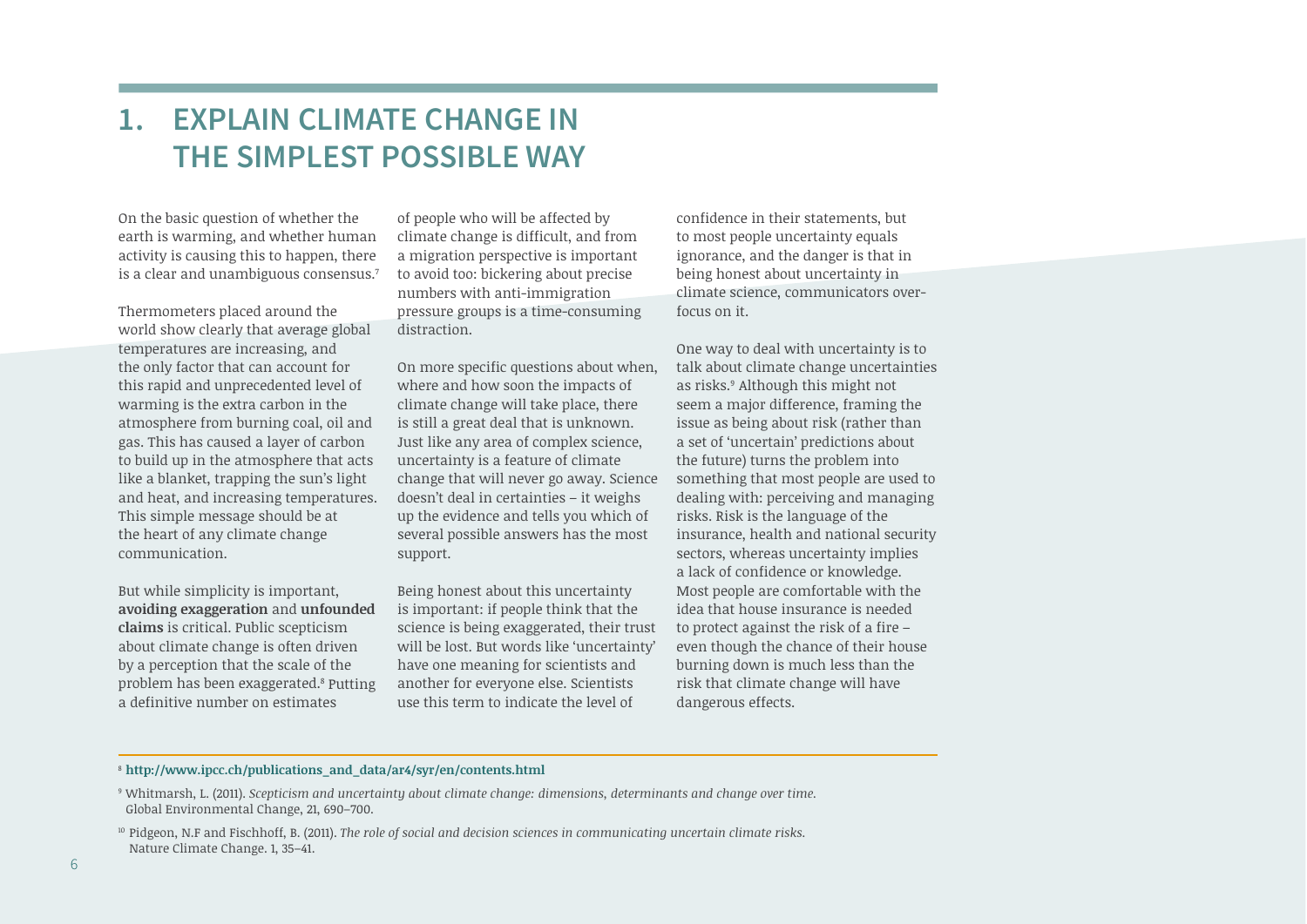A good example of applying a risk (rather than an uncertainty) framing is in describing the relationship between extreme weather events and climate change. All weather events are now influenced by climate change because all weather now develops against a background of a changing climate. As the world has warmed, some types of extreme weather have become more frequent and severe in recent decades, with increases in extreme heat, intense rainfall, and drought. Heat waves are longer and hotter, while heavy rains and flooding are more frequent.

But that doesn't mean that it is possible to say that a given weather event has been 'caused' by climate change. A simple analogy that helps to communicate how climate change and extreme weather events are related is that of a person who has problems with their immune system:

the risk that they will get ill more often increases, but any particular illness is likely to be due to a number of other causes. Another simple way of describing how climate change is related to extreme weather (and one that fits with a 'risk' rather than an 'uncertainty' framing) is to talk about climate change 'loading the dice' or 'changing the odds' of extreme weather events occurring.<sup>10</sup> And while there will always be uncertainty about exactly where and when particular climate impacts will take place, it is important to emphasise just how strong the level of consensus is among climate scientists that human-caused climate change is a reality. Although bodies like the Intergovernmental Panel on Climate Change may have suffered from some bad publicity over the past few years, the science-base for climate change remains absolutely solid.

**RESOURCES**  FOR COMMUNICATING CLIMATE CHANGE

**http://talkingclimate.org** *COIN project which acts as the gateway to research on climate change communication*

**www.climatecommunication.org**  *US website that presents climate science in a straightforward way* 

### **http://www.carbonbrief.org/profiles/ what-we-know-and-what-we-dont**  *Climate change media specialists on what we*

*know – and don't know – about climate change*

<sup>11</sup> **http://climatecommunication.org/new/articles/extreme-weather/overview**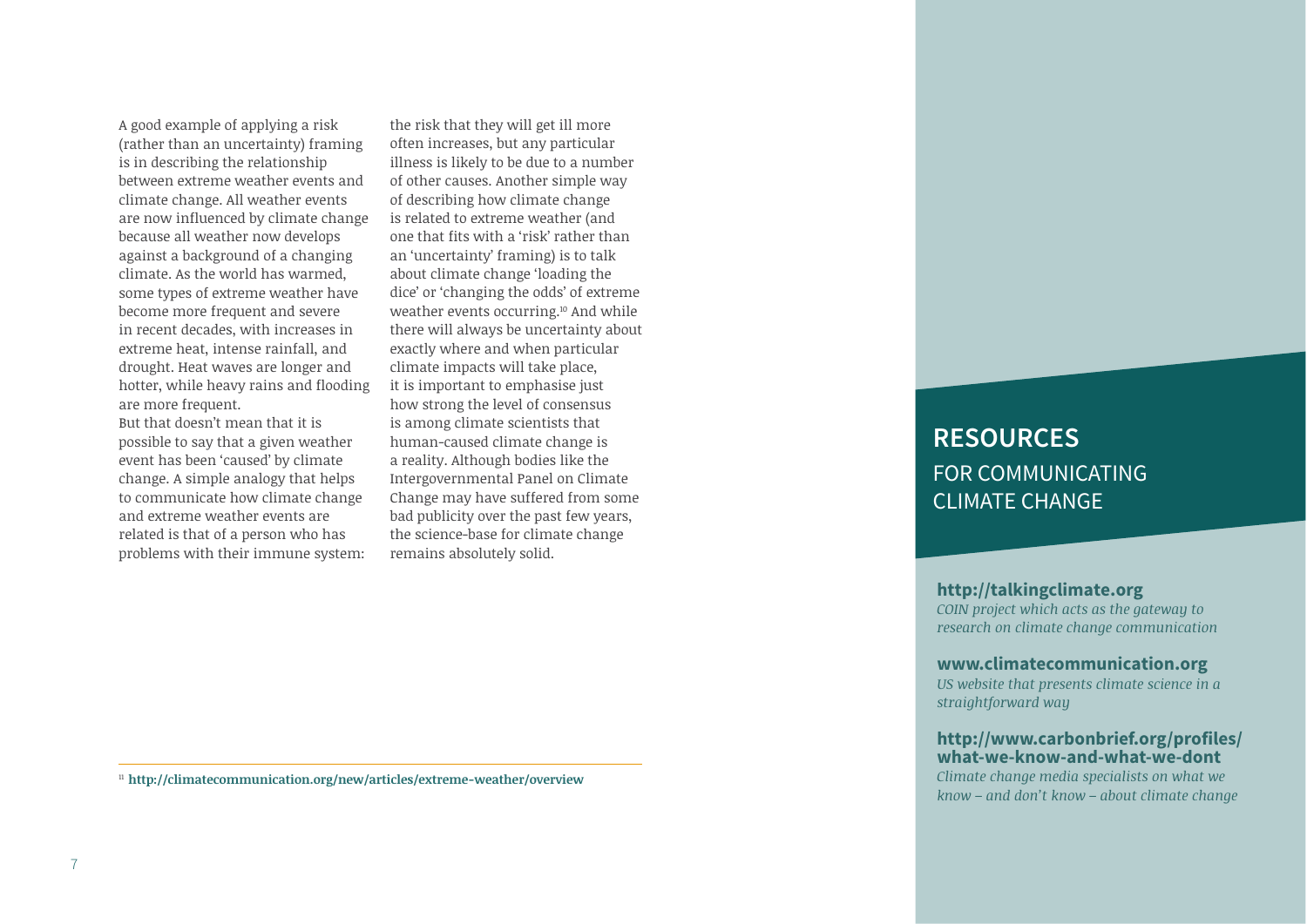# **2. AVOID MESSAGING BASED ON FEAR OF GUILT**  – MINIMISE THE 'PSYCHOLOGICAL DISTANCE BETWEEN YOUR CAMPAIGN AND YOUR AUDIENCE

For most people, climate change is a future threat – not here and not now. Lots of early climate change campaigns sought to address this by emphasising the disastrous consequences that unchecked climate change would have on humans and the natural world. Images of burning globes, stranded polar bears and famine-ridden African landscapes characterised a great deal of initial climate change campaigns.

There is no merit in 'dumbing down' the scientific evidence that the impacts of climate change are likely to be severe, and that some of these impacts are now unavoidable. Accepting that climate change is happening is a scary prospect. But research has shown that deliberate attempts to instil fear or guilt in people carry a considerable risk of  $back firing - and this work is directly.$ relevant for climate change and migration campaigns. While fear of a negative outcome (e.g.

lung cancer) *can* be an effective way of promoting behavioural changes (e.g. giving up smoking), the link between the threat and the behaviour must be personal and direct.11 For those who do not yet realise the potentially 'scary' aspects of climate change, people need to first experience themselves as vulnerable to the risks in some way in order to feel moved or affected. Typically, climate change is perceived as neither a direct nor a personal threat – and the risk of displacement due to climate change is a threat the majority of the UK population are unlikely to face soon.

Simply cranking up the 'fear factor' is unlikely to engage people,<sup>12</sup> and language that could be construed as alarmist also risks undermining campaigns to combat public misperceptions of migrants as a threat. The danger is that fear can also be disempowering – producing feelings of helplessness, remoteness and lack of control. The right kind of fear-based message is "We know this is scary and overwhelming, but many of us feel this way and we are doing something about it".

But this leaves an obvious question for communicating about climate change and migration – how can the issue be made more relevant to UK audiences, given that many campaigns are inevitably focused on people in far away nations? That is, how can the 'psychological distance' between your campaign and your audience be reduced?

Studies have found that if people who have experienced an event  $-$  for example flooding  $-$  that is representative of climate change, then the 'psychological distance' between that person and climate change is reduced.13 British citizens who have experienced flooding are more likely to express concern about climate change and show a greater willingness to save energy. So linking

individual experiences with climate change is one way of increasing the chance that people will want to do something about it.

Although this research didn't focus on climate-migration issues, the lesson is clear: look for ways of linking the personal (lived) experiences of your UK audience with the personal stories of individuals and communities vulnerable to the impacts of climate change.

<sup>12</sup> Das, de Wit, Stroebe (2003). *Fear Appeals Motivate Acceptance of Action Recommendations: Evidence for a Positive Bias in the Processing of Persuasive Messages. Personality and Social* Psychology Bulletin, 29, 650–664; Hoog, N., Stroebe, W., & de Wit, J. B. F. (2005). *The impact of Fear Appeals on processing and acceptance of action recommendations.* Personality & Social Psychology Bulletin 31, 24–33.

<sup>13</sup> O'Neill, S. & Nicholson-Cole, S. (2009). "Fear Won't Do It": Promoting Positive Engagement With Climate Change Through Visual and Iconic Representations. Science Communication 30, 355–379.

<sup>14</sup> Spence, A., Poortinga, W., Butler, C. & Pidgeon, N. (2011). *Perceptions of climate change and willingness to save energy related to flood experience*. Nature Climate Change, 1(1) 46–49.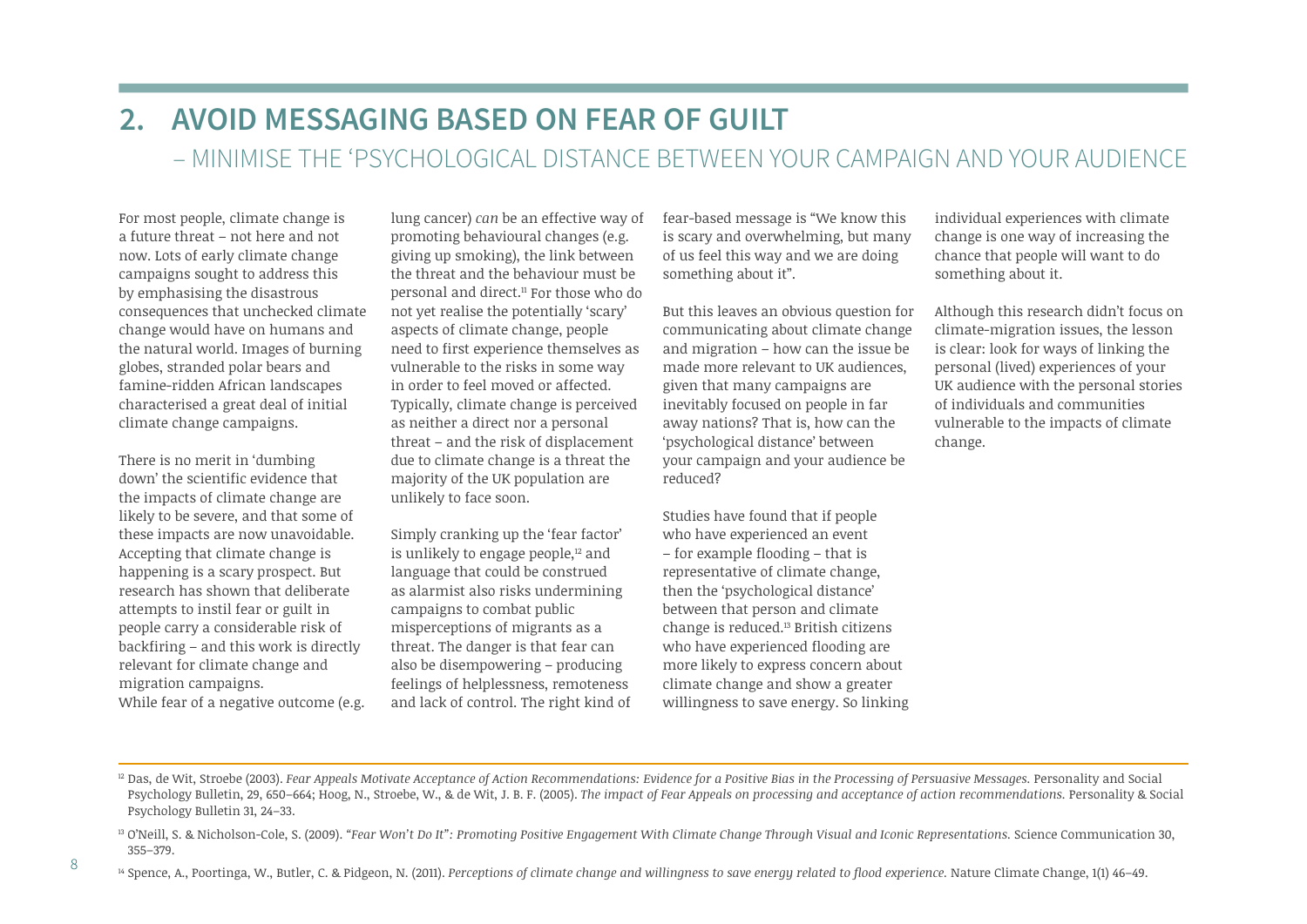# **3. FOCUS ON THE MEDIUM AS WELL AS THE MESSAGE**

One of the issues that has dogged climate change communication is how to make it more human. Having developed in the public eye as an 'environmental' issue, the toolbox of climate change communication has tended to be filled with images and words that reflect a framing of climate change as a fundamentally environmental problem.

The relationship between climate change and migration offers an opportunity to change this, and one of the most powerful methods that human rights, refugee and migrant organisations have at their disposal is the personal testimony of the individuals and communities they campaign to protect and empower. Using real-life stories about individual people is much more powerful than using predictions about the number of people climate change will affect. But beyond ensuring that the method of getting information across to UK audiences is as effective as possible, there is also a question about whether public engagement is a one-way or a more participatory process. The major anti-poverty campaign *Make Poverty History* was critiqued

9

in the major report 'Finding Frames' as reinforcing a way of viewing global poverty that obscured its more fundamental, structural causes.14 In promoting the idea that the appropriate role for a UK citizen in considering global poverty is to wear a wristband and donate a small amount of money, *Make Poverty History* (and other campaigns in a similar style) are using a strong framing of the problem: that ending poverty is about a 'transaction' rather than a 'transformation'.

Campaign materials that aim for a very superficial level of engagement (e.g., 'clicktivism' campaigns to email political decision-makers) may reinforce a 'transaction' frame with the public as passive supporters, whereas models of communication that are based on genuine dialogue, or some kind of meaningful interaction, are more likely to produce a deeper level of engagement with the issue.

In a recent issue of the journal *Climatic Change*, Professor John Sterman argued that effectively communicating climate change requires different modes of

communication, including learning environments such as interactive simulations where people can 'see' for themselves what happens when (for example) levels of carbon dioxide increase in the atmosphere. But this logic could equally be applied to campaigns that seek to engage people with the human face of climate  $change - finding$  ways of letting people 'experience' climate change and migration rather than just be told about it.

Some research has looked specifically at the effect of using different images to represent climate change on public concern and perceptions. In a paper assessing how climate change has been visually represented 'beyond polar bears', Kate Manzo suggested that the safest options were those that connected with the audience on a personal level, and demonstrated positive mitigation or adaptation actions. Linking personal stories of individuals in developing countries with images of them taking positive adaptive steps as a response to climate change is likely to be more effective in engaging UK audiences than trying to guilt-trip them with pictures of

'drowning' polar bears. And finally, although the communication tools of scientists (like temperature graphs) are often of little help in increasing public engagement with climate change, they are (in general) highly trusted members of society. Public scepticism about climate change is partly driven by a perception that the scale of the problem has been exaggerated15, and some research has suggested that climate scientists are less trusted than they used to be. However, it is worth bearing in mind that although media commentators and climate sceptic groups reacted loudly to accidental mistakes in the IPCC reports, and the release of emails from the University of East Anglia, there is little evidence that these events impacted much on public opinion.16 Used in an appropriate way – for example by pairing statements about scientific evidence with images of individual scientists, in order to increase the personal connection with the information – scientists are still trusted sources of information, and can enhance the credibility of your campaign message.

<sup>15</sup> Darnton, A. (2011). *Finding Frames: New ways to engage the public in global poverty.* Bond: London, UK.

<sup>&</sup>lt;sup>16</sup> Whitmarsh, L. (2011). *Scepticism and uncertainty about climate change: dimensions, determinants and change over time. Global Environmental Change, 21, 690–700.*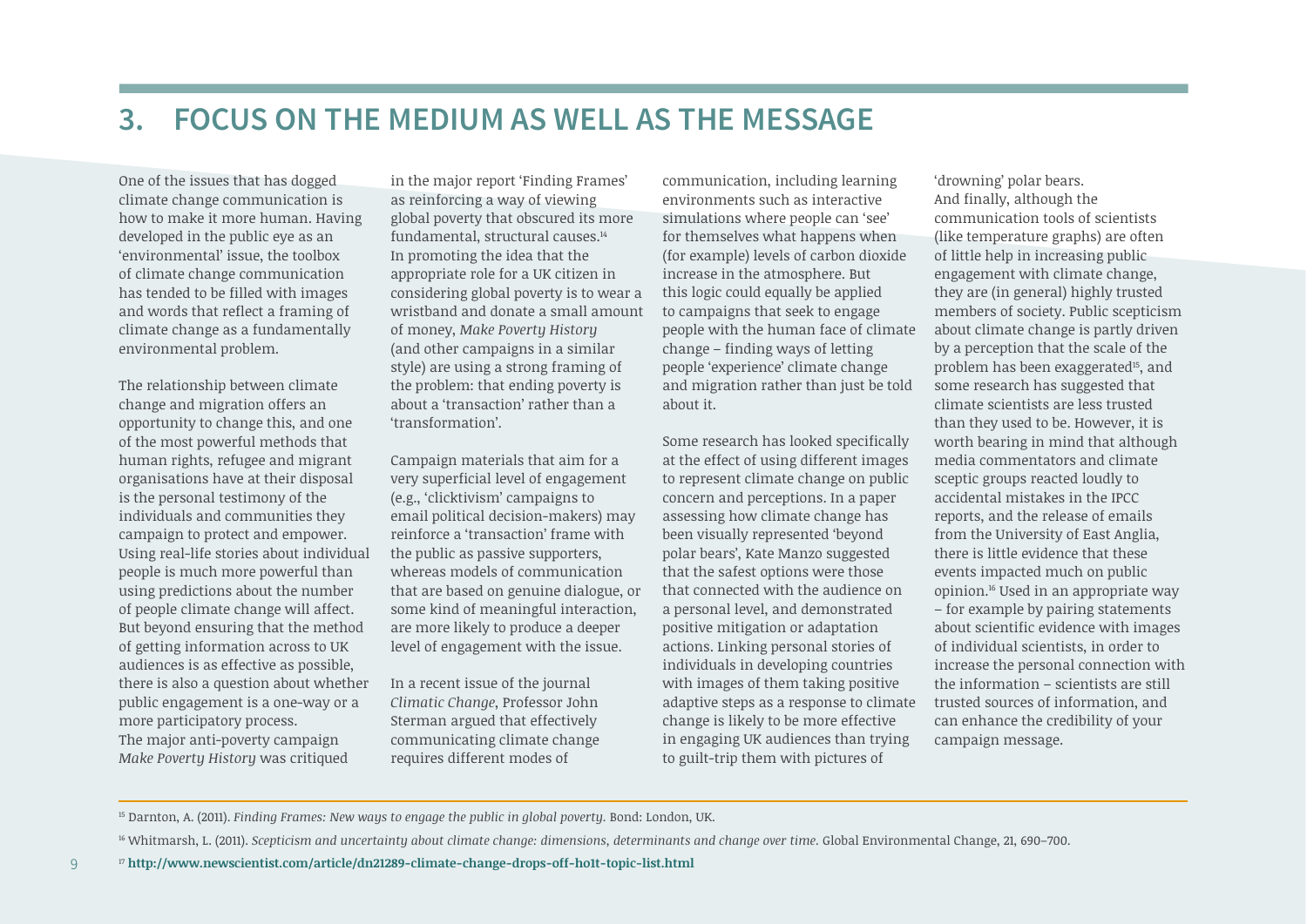# **4. CHOOSE YOUR WORDS WISELY**

A key issue facing those who communicate about climate change and migration is whether particular terms are a help or a hindrance. Some environmental campaigners have used the prospect of environmental 'refugees' as an argument for urgent action on climate change.17 Some migration experts, on the other hand, have expressed their concern about a potential backlash against migrants and misuse of terms like 'refugee' if migration is portrayed as a solely negative outcome of climate change<sup>18</sup> (when in fact the relationship is much more complex).

It is critical that communication about climate change and migration is politically sensitive and legally accurate, and there are several reasons why the word 'refugee' is particularly problematic. It has a strict technical definition under the Geneva Convention (1951), and so any attempt to extend its definition to new groups risks undermining the existing protection it offers vulnerable people. It also does not acknowledge

that migration can occur as a positive, adaptive response to climate change, and it cannot be applied to the movement of people within countries. But other terms may be problematic for different reasons – referring to climate migrants is not contentious legally, but implies that people have moved voluntarily, rather than against their will, and this may not always be the case. The UK Government report *Migration & Global Environmental Change* argued that it was simply not possible to define a group of 'environmental migrants', let alone a group of environmental migrants linked specifically to human-caused climate change (although clearly, climate change is 'game-changer' in terms of loading the dice for more extreme weather events – see Box  $1$ <sup>19</sup>

 'Survival migrant' is a term coined by the academic Alexander Betts to describe people who have left their country of origin because of an existential threat over which they have no domestic remedy (which

clearly includes, but is not limited to, climate change).20

The advantage of this term is that 'survival' rather than 'climate change' is the central focus – meaning that questions about whether migration is caused by climate change or one of a number of other factors become less important. What matters is whether someone's survival is threatened, not the determining cause of migration.

The movement of people in response to environmental changes will take place in a range of ways and for a variety of reasons – voluntary or forced, within and between national borders, and because of rapid or slow-onset changes. It is difficult to identify one single term that captures this diversity. To help ensure there is clarity about what core terms mean in different sectors a climate change and migration glossary is included as an appendix.

<sup>18</sup> EJF (2009). *No Place Like Home - Where next for climate refugees?* Environmental Justice Foundation: London.

10

<sup>19</sup> Martin, S. (2010). *Climate change, migration and governance.* Global Governance 16, 397-414.

<sup>20</sup> Foresight (2011). *Migration and Global Environmental Change: Future Challenges and Opportunities.* UK Government: Foresight.

<sup>21</sup> Betts, A. (2010). *Survival Migration: A new Protection Framework.* Global Governance 16, 361-382.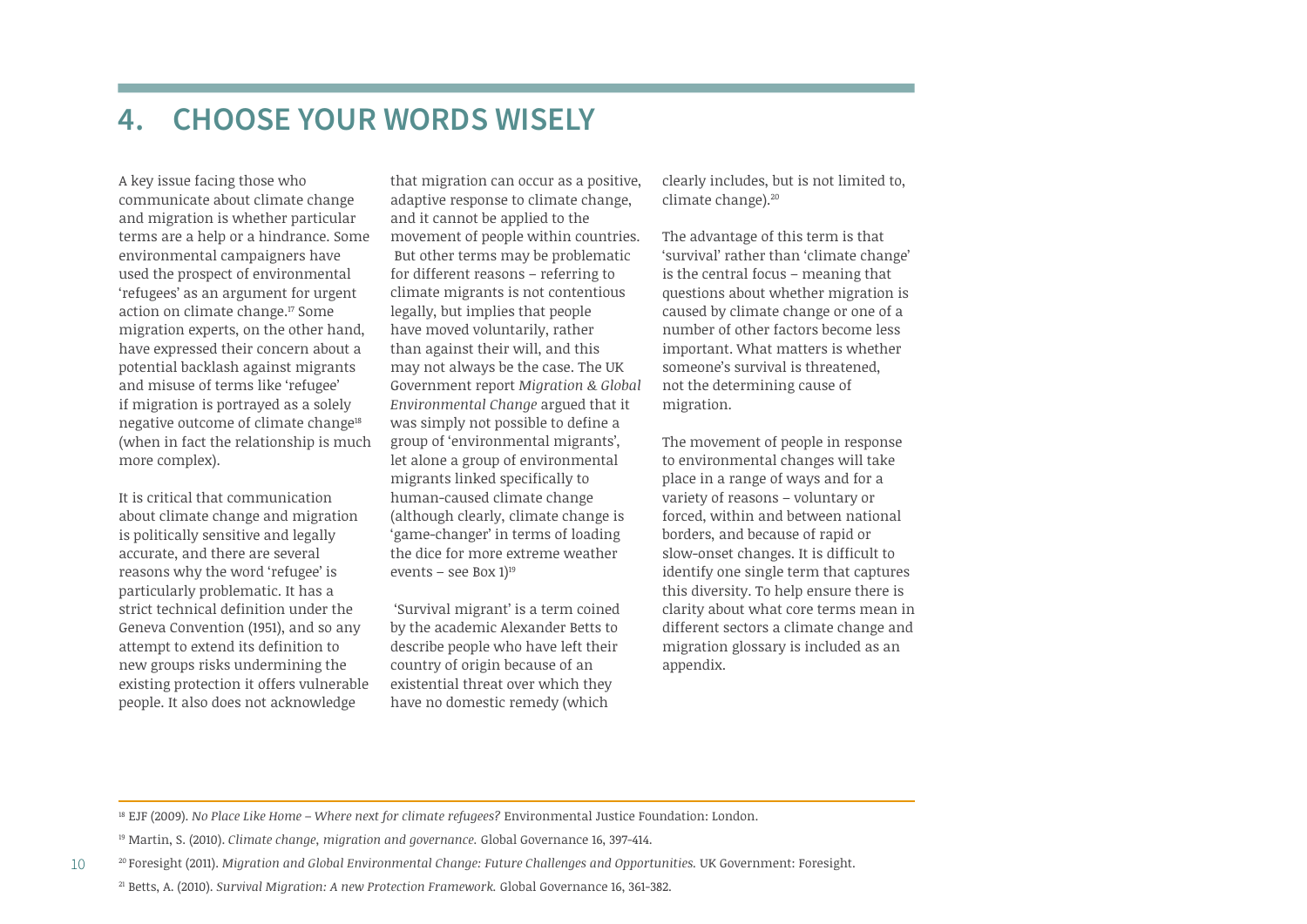# **5. TAKE OWNERSHIP OF THE ISSUE**  USE THE MOST POWERFUL AND EFFECTIVE PROGRESSIVE FRAMES

Whenever information is communicated it is always framed in some way. A frame refers to the language, ideas and concepts that lie behind a message, and there are many different ways of framing the same information. There has been a lot of interest in applying research about framing to climate change campaigns, public engagement with global poverty, and more broadly to civil society organisations that work on 'bigger than self' problems (that is, problems that may not be in an individual's immediate self-interest to invest energy and resources in helping to solve). Preventing the effects of dangerous climate change and protecting the rights of those at risk of displacement through environmental change clearly fall into the category of 'bigger than self' issues – and so understanding the implications of message framing is essential for communicating effectively.

Framing a message typically means speaking to different sets of *values*. Anti-immigration campaigners have been very effective at framing the issue of migration as a *threat* 

*to national security*, or in terms of an *out-group* threatening existing *cultural identities.* The values that these campaigns speak to relate to self-protection, and fit into the group of values that psychologists call 'selfenhancing'.

There is now a major body of social psychological research that has examined the types of personal values that people hold. Based on extensive empirical research in over 60 nations and across several decades, it is now accepted that certain values tend to be opposed to each other.<sup>21</sup> In particular, individuals who identify strongly with 'self-enhancing' values (e.g. materialism, personal ambition, power) tend not to identify strongly with 'self-transcending' values (e.g. benevolence, respect for the environment). Although most people identify with a range of values to some extent, talking to one set of values tends to diminish the importance of other values. Any civil society organisation working on 'bigger than self' issues is ultimately dependent on the level of selftranscending values in society – so

it is not in their long term interest to promote self-enhancing values. But environmental and development campaigns have come under criticism for (often unintentionally) promoting self-enhancing values. A campaign to protect an area of woodland, for example, could promote forest conservation using an economic argument, and emphasising the monetary value of the forest might well help to conserve it. But in reinforcing self-enhancing values, it may also undermine the broader goals of campaigns against deforestation and any other organisation that works on 'bigger than self' problems. Any organisation engaged in campaigning on bigger-than-self issues should invest time in finding a 'common cause' for framing their messages that embodies self-transcending values.<sup>22</sup>

There are a range of ways of framing the issue (or multiple issues) of climate change and migration, which have already begun to surface in campaign materials and media reporting. Here's how to use these different frames in the most effective way – and the pitfalls to watch out for.

<sup>22</sup> Crompton, T. & Kasser, T. (2010). *Meeting environmental challenges: The role of human identity.*  WWF UK. **http://www.wwf.org.uk/what\_we\_do/campaigning/strategies\_for\_change/?uNewsID=3105**

<sup>23</sup> Crompton, T. (2010). *Common Cause: The case for working with our cultural values*. WWF UK, Surrey.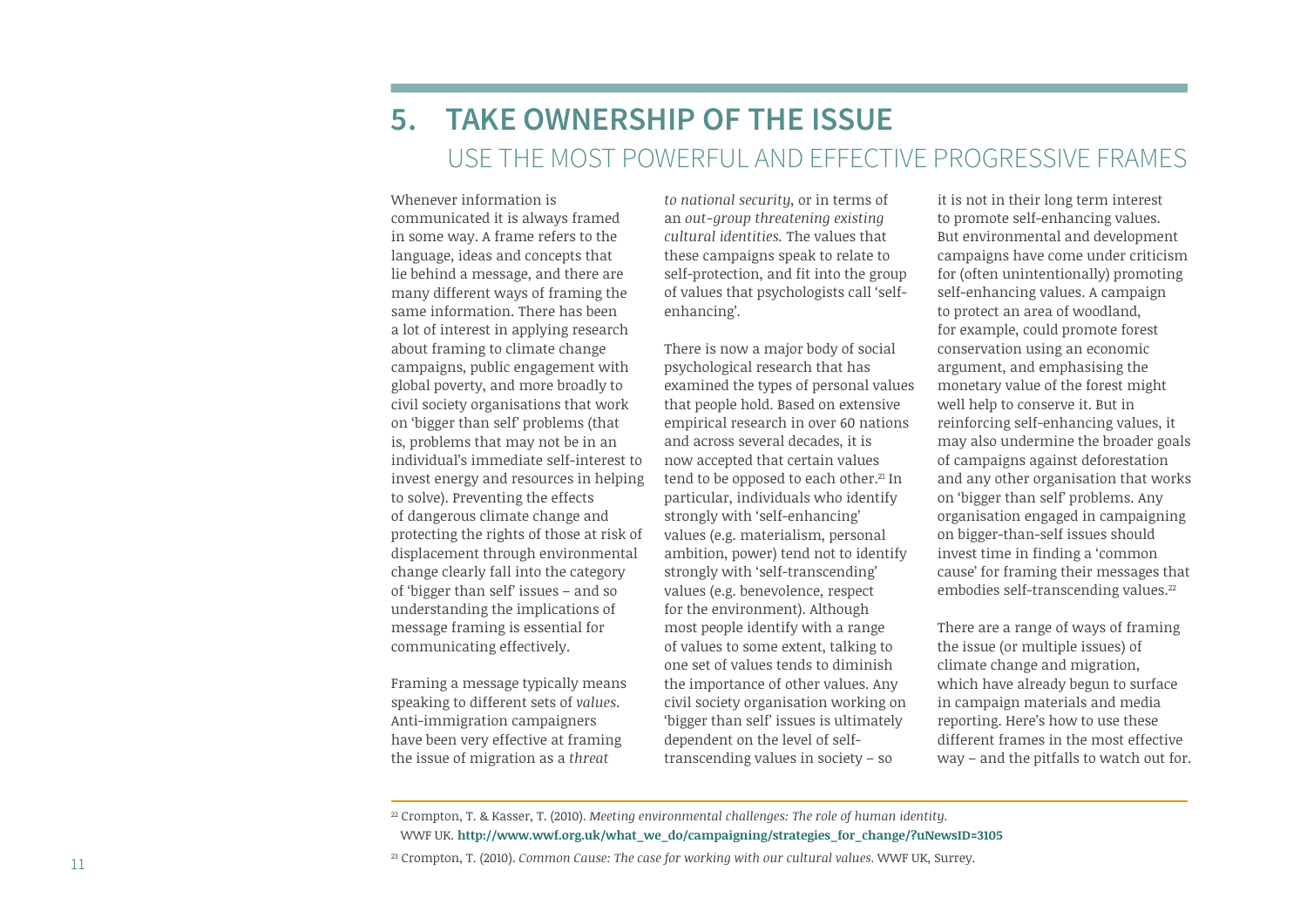# a) Human Rights & Human Responsibilities

Although there is a clear relationship between climate change and human migration, it is a complex one. In addition to the complexity and uncertainty inherent in climate science, establishing direct causation is tricky (and in many situations likely to be impossible.) Fighting for support for vulnerable populations requires demonstrating that they are at risk – but in most cases, climate change is one or two steps removed from the actual threat facing people. For example, climatic changes might make rainfall unreliable, leading to lower crop yields – but it is the falling crop yields that will eventually drive people to move.

Climate change loads the dice, but there is usually a more immediate cause to point to when populations are displaced. Furthermore, climate or environmental stressors are rarely, if ever, the only factor affecting migration decisions or outcomes. The critical issue is whether human rights are being violated, not the cause of that violation – so framing climateinduced migration as a **human rights** violation rather than an **environmental** issue could be a more effective strategy.

Rights and responsibilities are a universal concept. Using the idea that climate change is everyone's responsibility to deal with, and that being forced to migrate because of climate change is a human rights violation, is a frame that promotes the ideas of **empathy** and **solidarity**. Using a human rights frame also follows straightforwardly from the term 'survival migrant' (described in the previous section), where the focus is on survival and human rights (rather than having to prove a link between a particular climatic impact and a group of migrants) as the criteria for assessing vulnerability. Using a rights and responsibilities frame means relying on selftranscendence values such as **fairness** and **justice** – the **moral obligation** to protect human rights is a much stronger social norm than protecting the environment (which is something only a proportion of people include in their self-identity).

The trick is to apply a 'responsibility' frame without using guilt-based appeals – so the responsibility must be 'ours' (an inclusive term) rather than 'yours' (implying blame).

# "

**Few areas of public policy are subject to greater misrepresentation in public and political discourse, yet more influenced by public opinion ...Communicating effectively about migration is critical since managing migration also implies managing how migrants are perceived in society.**

World Migration Report, 2011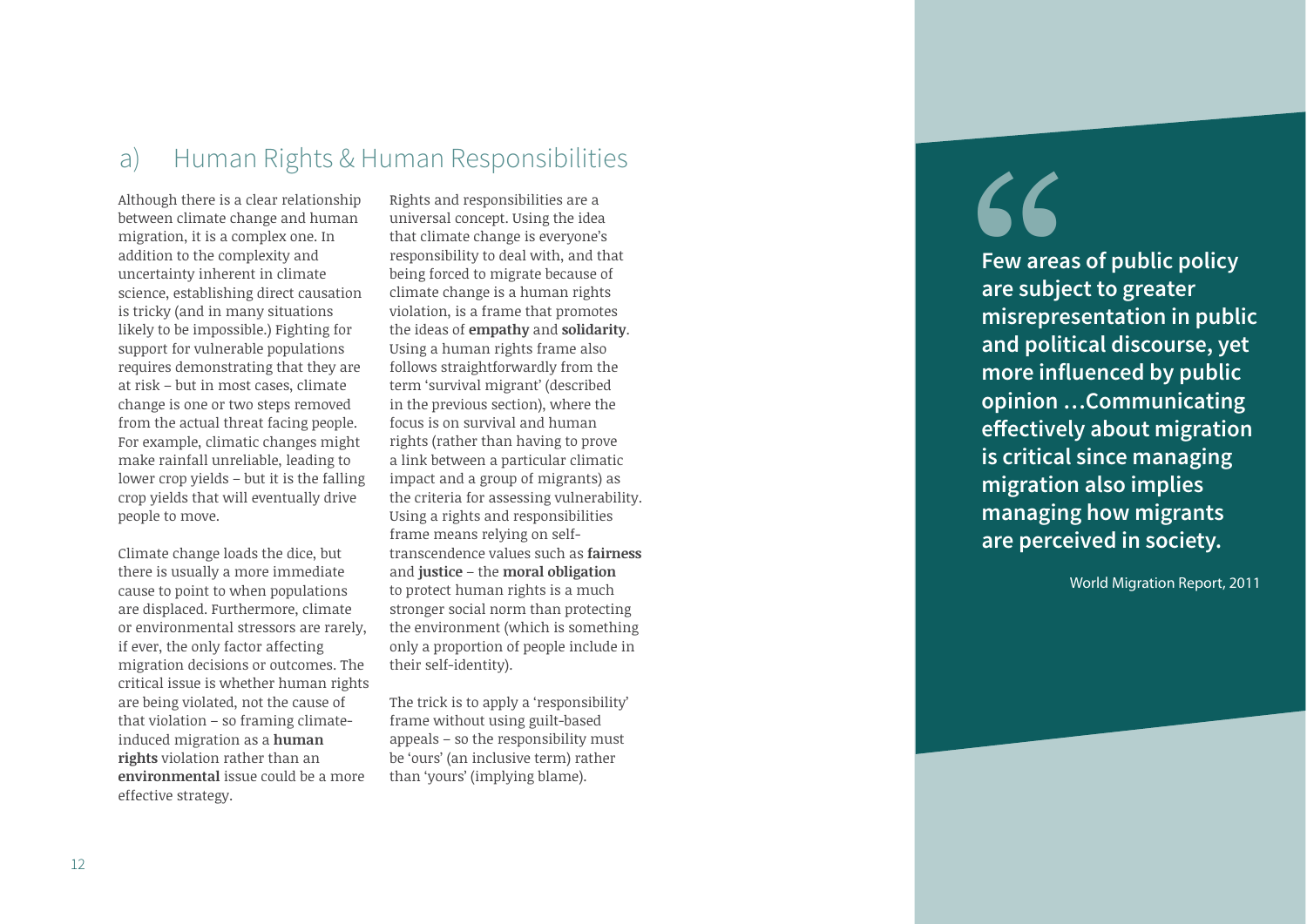# b) Human security (not national security)

**Security** is a complex frame because it has several different meanings. Presenting migrants (and refugees) as a **threat** to personal security and existing cultural identities is a tactic that anti-immigration and nationalist advocacy groups have perfected (along with the right-wing media). This type of security framing promotes **strongly self-enhancing** values, encouraging a very inward-looking perspective, fear of outsiders, and a nationalistic attitude. Recent psychological research found that people who endorse this type of self-serving security as a value tend to also support **military action, be prejudiced towards people unlike themselves**, and be **less politically engaged.**<sup>23</sup>

This is not a progressive frame for promoting engagement with climate change migration – and while no progressive organisation would explicitly present climate-migration in this way, there is a danger that a focus on migration as a negative impact of climate change could unintentionally promote this framing of the issue. For

example, Betsy Hartmann traces the development of a security narrative around environmental migration back to the end of the cold war. As the perceived threat of Communism faded into the background, other issues took prominence, and as the demand for energy, land and water increased globally, the 'threat' of refugees produced by population growth and scarcity of resources was promoted by governments and NGOs alike, drawing on the "deep-seated fears and stereotypes of the dark-skinned, overbreeding, dangerous poor".24

Unless communications are carefully tailored, presenting migration alongside negative climate impacts such as rising sea-levels or extreme weather events implies that migration is a threat to be frightened of. **This is the wrong type of security framing.**

However, there is another way of thinking about security – in relation to the rights, safety and wellbeing of vulnerable populations. Using **security** to motivate **concern** about vulnerable

groups is very different to using **security** to whip up fear about the **threat** of an invading out-group. So how can a security frame be used in the right way?

A report by the campaign group Platform and the Public Interest Research Centre (PIRC)<sup>25</sup> argued that although 'energy security' could be a problematic frame for increasing public engagement with climate change, there was also scope to approach the issue in a way that was more compatible with progressive values. Security can also relate to populations **vulnerable** to the impacts of climate change, to **conserving and protecting nature**, or to the need to shift rapidly to an energy system based on **renewables** to increase security of supply. This alternative security framing could play an important part in developing a progressive communication strategy for climate change and migration – but it must be clear that the 'security' in question is not the self-serving type.

<sup>&</sup>lt;sup>24</sup> Cohrs, JC, Moschner, B., Maes, J. & Kielmann, S. (2005). *Personal values and attitudes toward war.* Peace and Conflict: Journal of Peace Psychology, 11, 293-312; Vala, J., Pereiro, C., & Ramos, A. (2006) *Racial prejudice, threat perception and opposition to immigration: A comparative analysis.* Portuguese Journal of Social Science, 5 (2) 119-140

<sup>&</sup>lt;sup>25</sup> Hartmann, B (2010). *Rethinking climate refugees and climate conflict: Rhetoric, reality and the politics of policu discourse.* J. Int. Dev. 22, 233–246

<sup>&</sup>lt;sup>26</sup> Platform & the Public Interest Research Centre (2012). *Energy Security: A toxic frame for progressives?* Forthcoming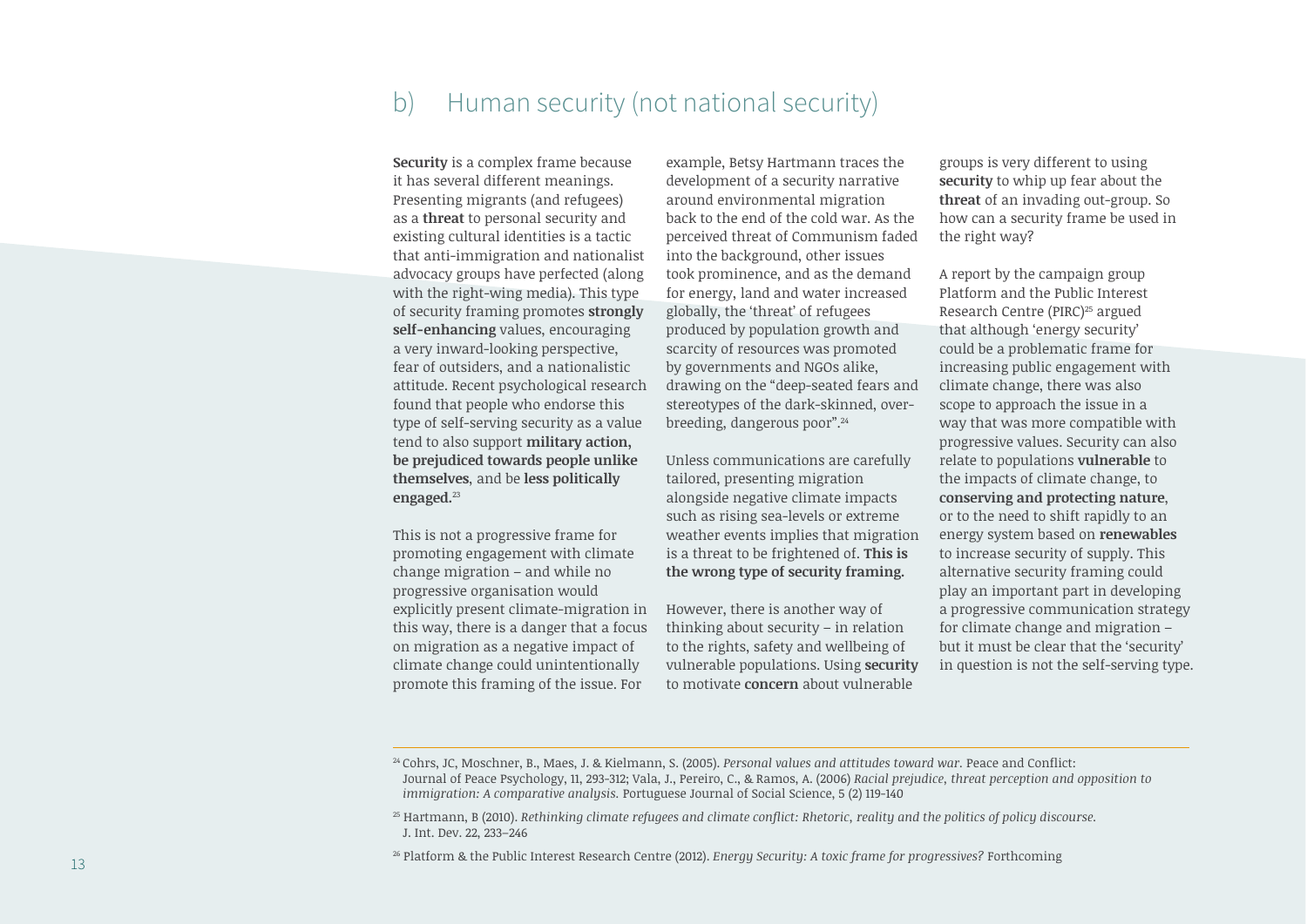The PIRC report suggests that while many of the underlying concepts that the 'right' type of security framing embodies are suitable for progressive campaigning – **justice, interdependence, concern for vulnerable populations and the right to be free from harm** – the term 'security' itself should be avoided, as the associations with negative values are too strong. So the key to using the security frame successfully is to use 'human security' as an organising principle, but not to use the term itself prominently.

The media research conducted for this briefing found that there is not yet a dominant frame in media reporting of climate change and migration. Certain framings were, however, linked predominantly to particular terminology. Use of the word 'security' was commonly associated with articles that described 'refugees', much less so with articles that talked about 'migrants'.

Looking more closely at the articles that used a security framing, approximately half used a 'human security' framing (i.e. food and water security, safety and welfare

of vulnerable populations) the other half used a 'national security' framing (i.e. potential for conflict, border protection and threats from 'outsiders'), with an equal split for both the 'migrant' and 'refugee' search terms. These results suggest that – in the same way that there is not yet a dominant media frame for reporting about climate change and migration – the security frame has not yet become strongly associated with one particular set of values. This means that there is a genuine window of opportunity for pro-actively influencing the language and framing of climate change and migration in the media.



Mentions of the word 'security'

# $66$

**Climate communications has been an absolute disaster. We have the strongest and most compelling arguments of any issue and yet we have never used the right words to inspire or motivate people.**

> **George Monbiot, journalist and campaigner, 2011**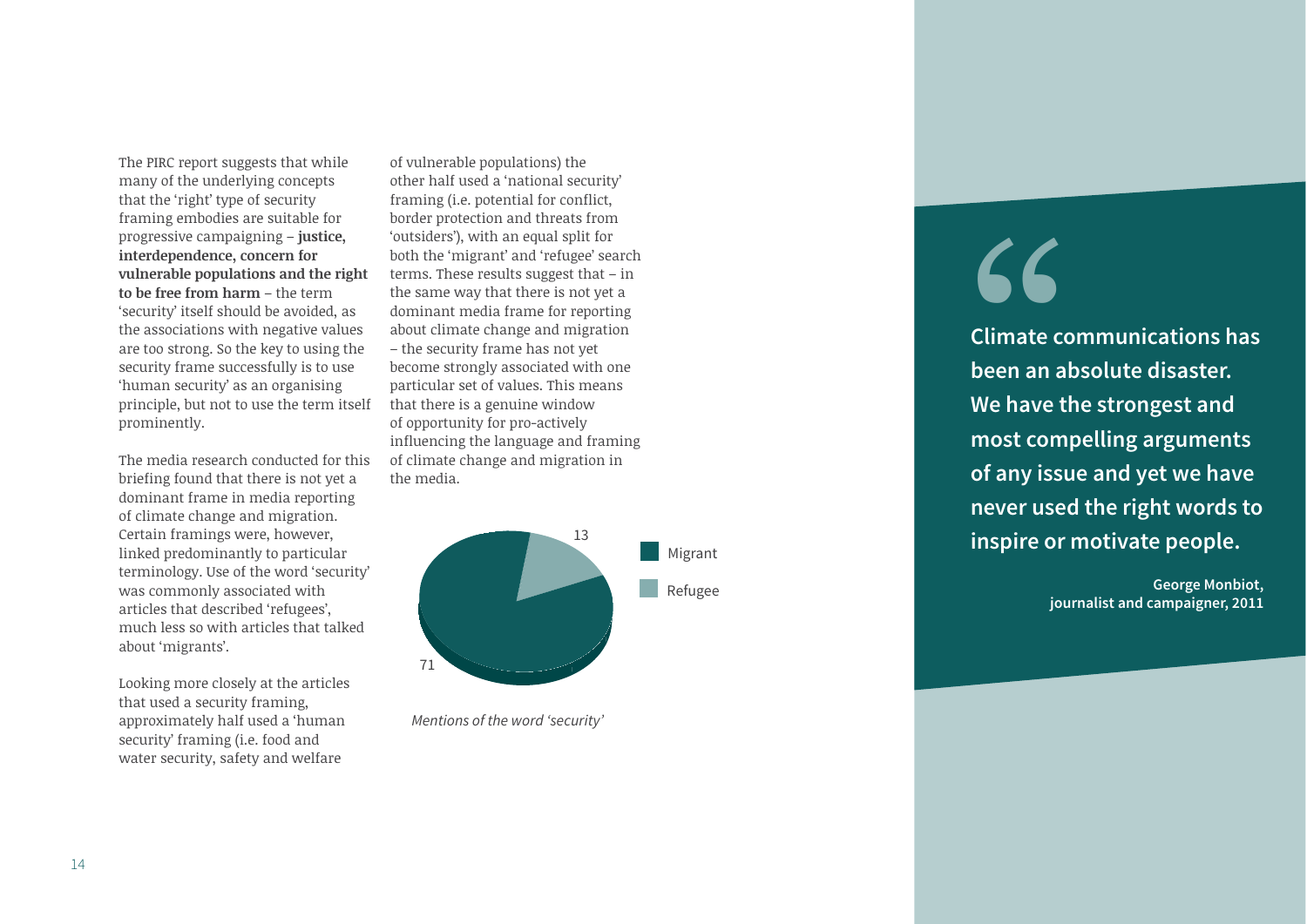# c) Part of the solution

There are a range of 'positive' ways of framing the relationship between climate change and migration. This does not mean dismissing the very real dangers that people in at-risk areas face, but it does mean talking about climate-induced migration as part of the 'solution' rather than as part as the problem. A frame in which migration is part of the solution starts from the position that migration is not inherently a bad thing. It becomes problematic when it is forced, and causes harm, but this harm can be minimised by planning and working pro-actively with vulnerable communities.

This framing is positive in the sense that it recognises the pros as well as the cons of migration, but also in the sense that it promotes agency for the people who are migrating. This approach would not be appropriate for situations where migration is forced or involuntary. But if it is used to promote rapid action to *prevent* forced

migration, then it may still be a useful frame.

The risk of pursuing this frame is that it may depoliticise a fundamentally political issue into a 'safe' space, from where it is impossible to advocate. Using this frame in an effective way means promoting migration as part of the solution while simultaneously highlighting the very real threats that vulnerable populations face (by using the concepts embodied in 'human security', but without positioning migrants as a security threat – see above).

How can migration be framed as part of the solution? Human populations have always been in flux, and the challenge (as with other impacts of climate change) is to **manage the risks effectively** through forward planning. The future will hold many **challenges**, of which this is one, and the best way of **managing** it is by building **resilience**. Taking a proactive approach to anticipating the climate-related risks that vulnerable populations will face, and working collaboratively with these groups to plan and make decisions will increase resilience to climate change. For example, one family member migrating for work to supplement a subsistence income could provide a valuable contribution to food security, allowing the family to remain in their current location (if, indeed, they wanted to).

Many impacts of climate change are now unavoidable – but the harm they cause is **not inevitable** if **urgent** and **effective adaptation** is put into place, supported by **solidarity** between **citizens** of different nations, who all face a **shared challenge**. This kind of language – and the framing it embodies – speaks to strongly selftranscending values of **kindness, benevolence, and empathy.**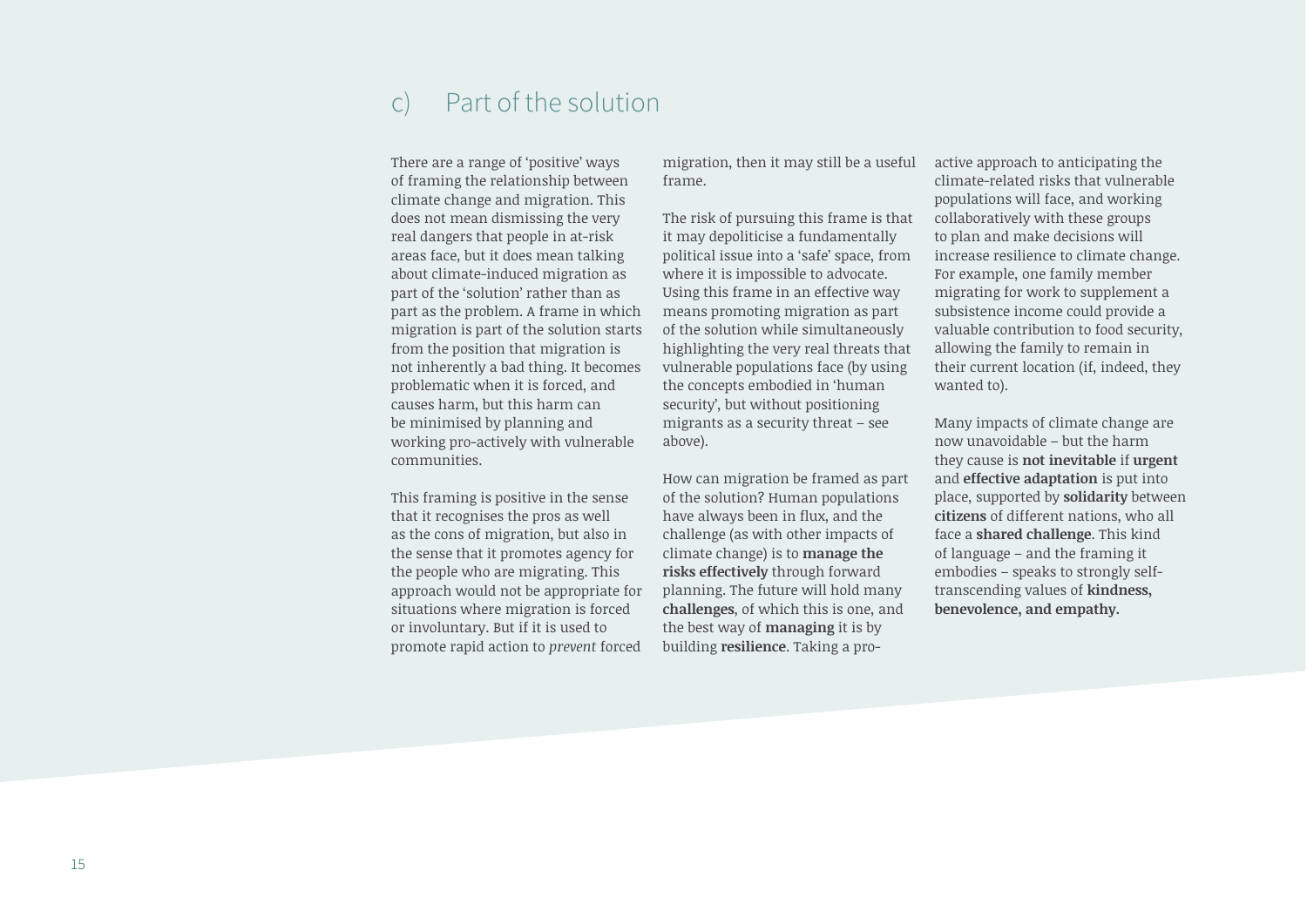# **KEY MESSAGES AND CORE PRINCIPLES OF THE UKCCMC PART 3**

Please note that the following key messages are a guide for good communications only. They do not represent campaign messages but rather core concepts we believe it is important to build into a wider communications plan.

There is a strong tendency to see climate change as a long term risk, communicators must make it clear that climate change is real, not a theory and is happening **now**.

It is important in your communications to recognise a linkage rather than direct causality. Climate change will rarely, if ever, be the sole driver of displacement.

It is important to acknowledge the complexity of issue. However communicators must talk to certainty as much as they can. Use of testimonies and personal stories may aid this process. Policy makers need to know what we can say not what we can't

Regardless of our actions now, we are already committed to major alterations in weather patterns that carry the risk of human displacement. In the last decade, disasters have doubled from 200 to 400 per year. Likewise, displacement linked to slower changes such as prolonged drought or sea level rise is of escalating concern. The resettlement of people away from high-risk areas or for mitigation projects carries serious human rights implications. Though climate change is now to some extent irreversible, we are not committed to the human suffering or displacement that may result.

Environmental migration is a complex phenomenon. We must understand the impact that climate or environmental stress has on

an individual or a community as determined equally by local politicoeconomic, social, and institutional context. Unless we resolve to understand local realities, we will fail to support people effectively.

One of the most important strategies we have to respond to the risk of displacement is migration. Migration has been a vital livelihood strategy for hundreds of years. In the face of slow onset environmental change, it may be critical to survival. There is a danger that we lock people into ever-worsening conditions. Migration should be one of a range of adaptation options available. Everyone should have a right to stay but equally the choice to move to areas where they can live a sustainable existence.

Communicators should speak of migration as a legitimate adaptation strategy and as part of the solution to potential displacement.

It is essential that communicators convey a sense of choice. The right to choose will be an essential criterion of whether or not migration strategies work for the benefit of affected communities.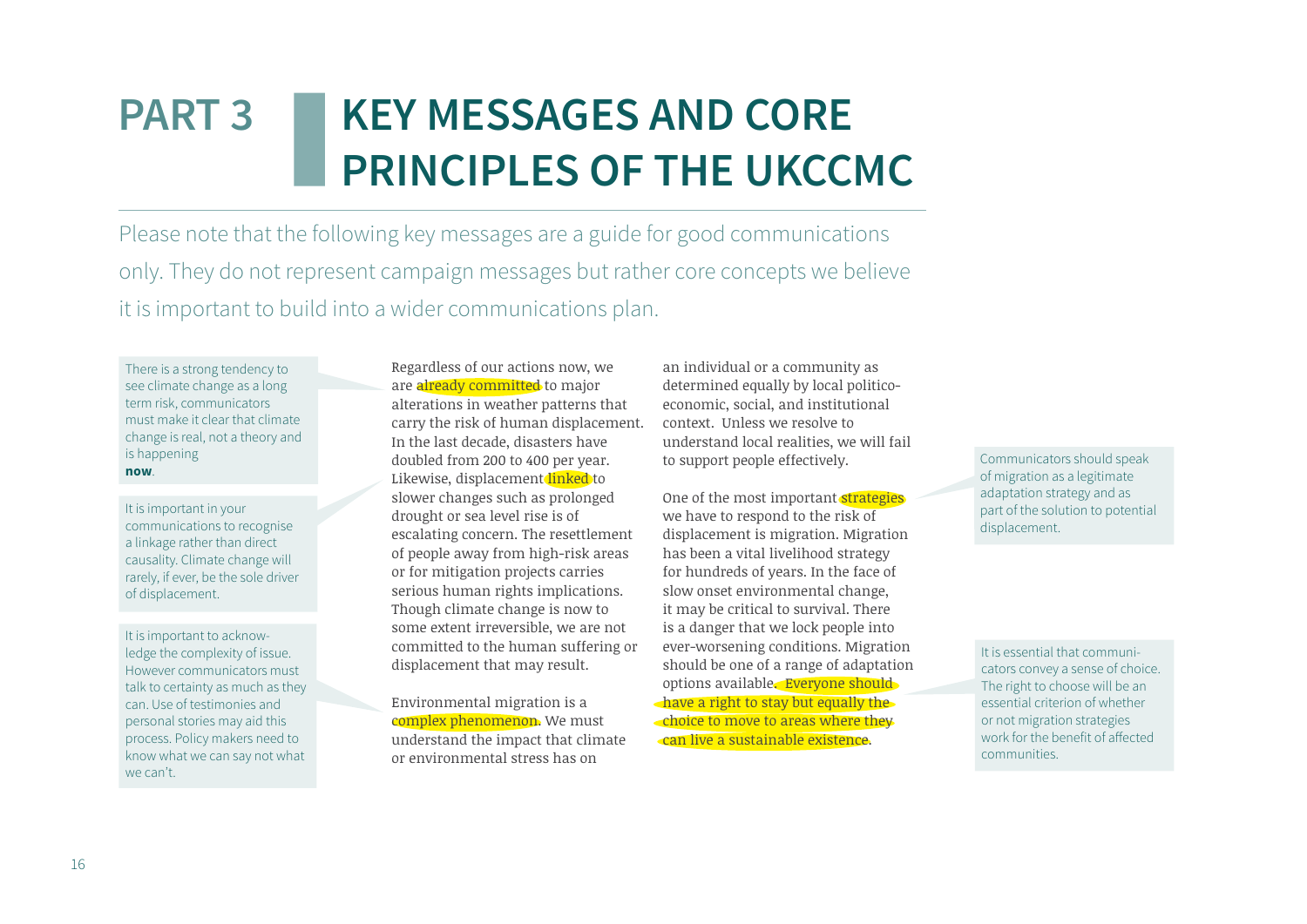Supporting people to strengthen their survival capacity through migration will be a vital component of individual and collective strategies to combat climate change. For this to work we need enabling policies and institutions. Migration can increase people's adaptive capacity but resilience will not be realised unless we reduce exploitation, protect migrants' rights and ensure people can claim a fair share of the wealth they help create. This will require a significant shift away from attitudes and polices which aim to discourage migration.

Above all else climate change is a human rights issue. Everyone has the right to dignity, life, health, food, shelter and movement.

In many ways, climate change is the ultimate injustice. It is caused by the emissions of the world's industrialised nations but has its greatest impacts on the people who are already most vulnerable. Unlike other human rights concerns, we cannot escape a level of responsibility for the crisis. Climate change is not a force of nature. It is the result of the emissions we have produced and way we have chosen to live. Conversely, this gives us greater power than ever to change things.

It is important to avoid an 'us' and 'them' narrative. Building a sense of solidarity and empathy requires communicators to appeal to a sense of common identity and universal rights.

This phrase needs constant reiteration to break open the limitations of 20 years of defining climate change as solely an 'environmental' issue.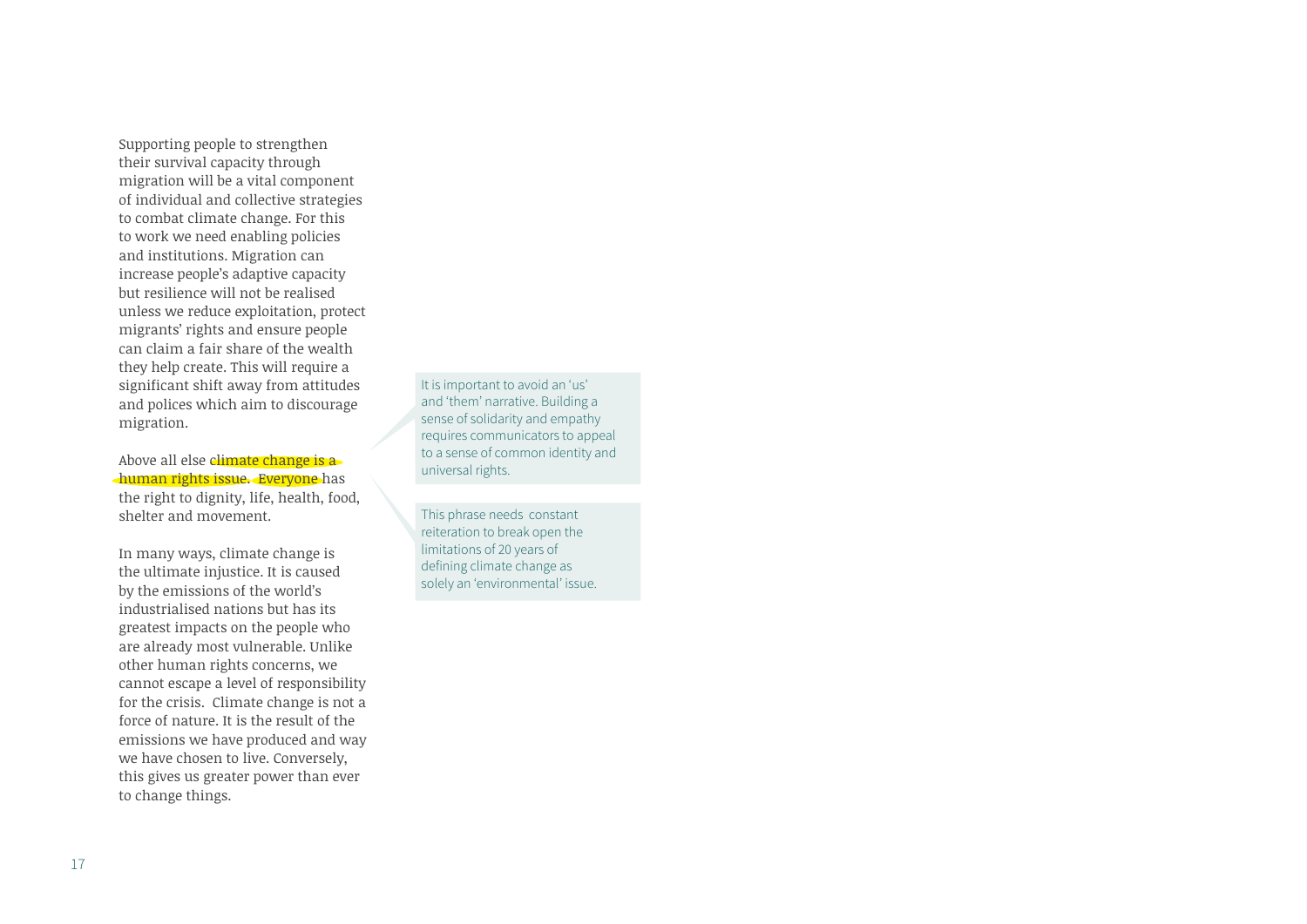# **MIGRATION GLOSSARY**

| <b>Human Mobility</b>           | The ability of individuals, families or groups of people to choose<br>their place of residence. (Foresight, 2011)                                                                                                                                                                                                                                                                                                                                                                         |
|---------------------------------|-------------------------------------------------------------------------------------------------------------------------------------------------------------------------------------------------------------------------------------------------------------------------------------------------------------------------------------------------------------------------------------------------------------------------------------------------------------------------------------------|
| <b>Migration</b>                | The process of an individual or group changing their place<br>of residence either by crossing an international border<br>(international migration) or by moving within their country<br>of origin to another region (internal migration). People are<br>normally considered to be 'migrants' if they remain outside their<br>original place of residence for a period of at least 3 months.<br>(10M)                                                                                      |
| <b>Migrant</b>                  | There is no universally accepted definition of the term "migrant".<br>It is usually understood to cover all cases where the decision to<br>migrate is taken freely by the individual concerned for reasons<br>of "personal convenience" and without intervention of any<br>coercive external factors. (UNHCR)                                                                                                                                                                             |
| <b>Environmental</b><br>migrant | No consensus definition exists. However, the International<br>Organization for Migration (IOM) define environmental migrants<br>as: persons or groups of persons who, for compelling reasons of<br>sudden or progressive change in the environment that adversely<br>affects their lives or living conditions, are obliged to leave<br>their habitual homes, or choose to do so, either temporarily<br>or permanently, and who move either within their country or<br>abroad. (IOM, 2007) |
| <b>Survival migrant</b>         | People who have left their country of origin because of an<br>existential threat for which they have no domestic remedy.<br>(Betts, 2010)                                                                                                                                                                                                                                                                                                                                                 |

# **Irregular migration**

Cross border flows of people who enter a country without that country's legal permission to do so. (COMPAS, 2011)

**Remittances** Monies earned or acquired by migrants that are sent back to their country of origin.

Asylum seeker An asylum-seeker is an individual who is seeking international protection. In countries with individualised procedures, an asylum-seeker is someone whose claim has not yet been finally decided on by the country in which he or she has submitted it. Not every asylum seeker will ultimately be recognized as a refugee, but every refugee in such countries is initially an asylum-seeker (UNHCR)

**Refugee** A person who meets the eligibility criteria in the refugee definition provided by relevant international or regional refugee instruments, UNHCR's mandate, and/or national legislation. According to many of these instruments, a refugee is a person who cannot return to his/her country of origin owing to a well-founded fear of persecution or serious and indiscriminate threats to life, physical integrity or freedom.(UNHCR) (see the UN Convention relating to the Status of Refugees, 1951 as amended by the 1967 Protocol, the Cartagena Declaration and the OAU Convention Governing the Specific Aspects of Refugee Problems in Africa).

**Stateless person** A person who is not considered as a national by any State under the operation of its law. As such, a stateless person lacks those rights attributable to nationality. (Art. 1, UN Convention relating to the Status of Stateless Persons, 1954)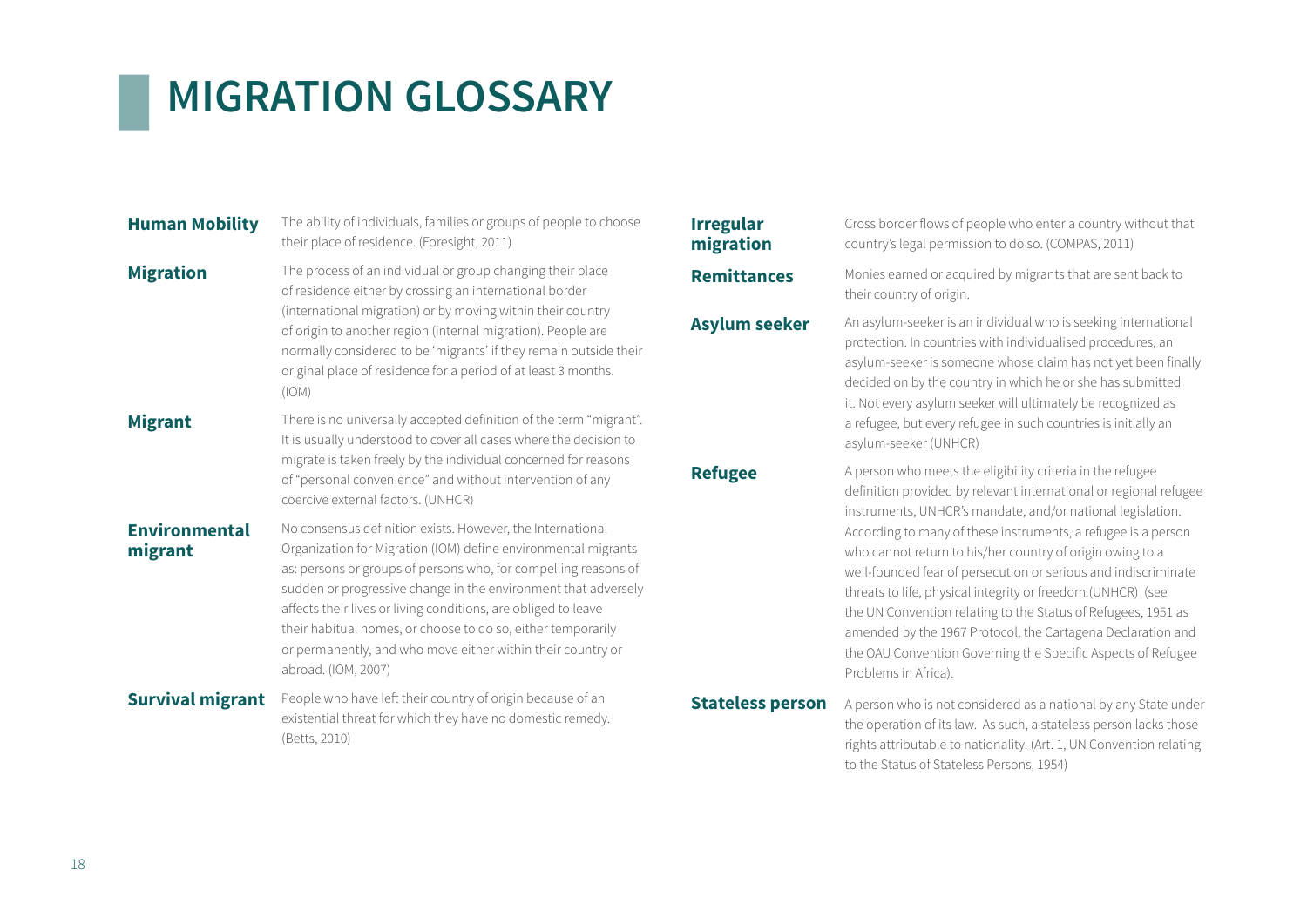| <b>Internally</b><br>displaced person<br>(IDP)         | Persons or groups of persons who have been forced or obliged<br>to leave their homes or habitual residence, in particular as<br>a result of or in order to avoid the effects of armed conflict,<br>situations of generalized violence, violations of human rights or<br>natural or human-made disasters, and who have not crossed an<br>internationally recognized State border. (1998 Guiding Principles                                   | <b>Reset</b><br>(refus |
|--------------------------------------------------------|---------------------------------------------------------------------------------------------------------------------------------------------------------------------------------------------------------------------------------------------------------------------------------------------------------------------------------------------------------------------------------------------------------------------------------------------|------------------------|
| <b>Displacement</b>                                    | on Internal Displacement, Introduction, para. 2)<br>A forced removal of a person from his/her home or country,<br>often due to of armed conflict, development or natural disasters.<br>(10M, 2011)                                                                                                                                                                                                                                          |                        |
| <b>Forced migration</b>                                | A general term that refers to the movements of refugees and<br>internally displaced people (those displaced by conflicts) as<br>well as people displaced by natural or environmental disasters,<br>chemical or nuclear disasters, famine, or development projects.<br>(IASFM)                                                                                                                                                               | <b>Reloc</b>           |
| <b>Mixed flows</b>                                     | Complex population movements including refugees, asylum<br>seekers, economic migrants and other grants. (IOM, 2011)                                                                                                                                                                                                                                                                                                                         |                        |
| Involuntary<br>displacement<br>(development<br>sector) | Involuntary displacement occurs when the decision of moving<br>is made and imposed by an external agent and when there is<br>no possibility to stay. Involuntary displacement can be caused<br>by environmental degradation, natural disasters, conflicts or<br>development projects. It is associated with loss of housing,<br>shelter, income, land, livelihoods, assets, access to resources<br>and services, among others. (World Bank) | Interi<br>prote        |
| <b>Resettlement</b><br>(development<br>sector)         | Resettlement is a process to assist the displaced persons<br>to replace their housing, assets, livelihoods, land, access to<br>resources and services and to restore their socio-economic and<br>cultural conditions. (World Bank)                                                                                                                                                                                                          |                        |
| <b>Resettlement</b><br>(humanitarian<br>sector)        | The settlement of ex-combatants in locations within<br>their country of origin or to a third country as part of DDR<br>Programmes. (DDR stands for disarm, demobilize and<br>reintegrate). (WHO)                                                                                                                                                                                                                                            |                        |

## **Resettlement (refugee sector)**

The selection and transfer of refugees from a State in which they have sought protection to a third State which has agreed to admit them – as refugees – with permanent residence status. The status provided ensures protection against refoulement and provides a resettled refugee and his/her family or dependants with access to rights similar to those enjoyed by nationals. Resettlement also carries with it the opportunity to eventually become a naturalized citizen of the resettlement country. The UNHCR advocate limiting the application of the terminology to refugees as defined in the Geneva Convention. (UNHCR)

**Relocation** includes both: a) Temporary relocation: the act of moving evacuated people to a place where they stay until return or settlement elsewhere in the country becomes possible; or b) Permanent relocation: the act of moving people to another location in the country and settling them when they no longer can return to their homes or place of habitual residence. Relocations can be voluntary or forced. (OCHA)

### **national pction**

It is, first and foremost, the responsibility of States to protect their citizens. When governments are unwilling or unable to protect their citizens, individuals may suffer such serious violations of their personal rights that they are willing to leave their homes, their friends, maybe even some of their family, to seek safety in another country. Since, by definition, the basic rights of refugees are no longer protected by the governments of their home countries, the international community then assumes the responsibility of ensuring that those basic rights are respected. The phrase "international protection" covers the gamut of activities through which refugees' rights are secured. (UNHCR)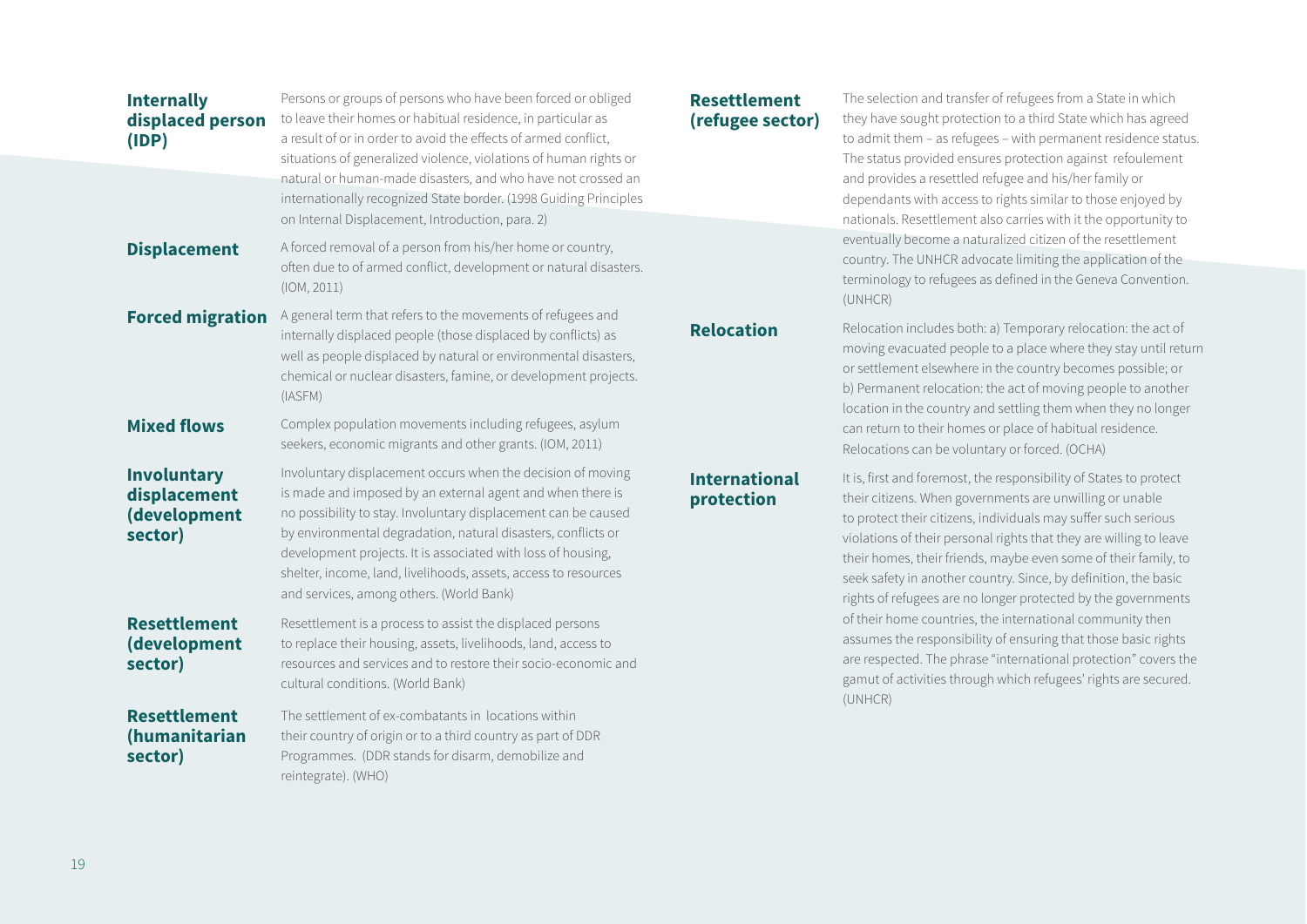**Protection** A concept that encompasses all activities aimed at obtaining full respect for the rights of the individual in accordance with the letter and spirit of human rights, refugee and international humanitarian law. Protection involves creating an environment conducive to respect for human beings, preventing and/or alleviating the immediate effects of a specific pattern of abuse, and restoring dignified conditions of life through reparation, restitution and rehabilitation (OCHA)

### **Complementary protection**

The protection afforded by States to persons who need international protection but fall outside the legal definition of a refugee in article 1A(2) of the 1951 Refugee Convention. Human rights law has extended States' international protection obligations beyond the Refugee Convention, preventing States from removing individuals who would be at risk of serious harm if returned to their countries of origin. (UNHCR)

### **Temporary protection** A device developed by States to offer protection of a temporary nature to persons arriving en masse from situations of conflict or generalised violence, without prior individual status determination. (UNHCR)

**Durable solution** Any means by which the situation of refugees can be satisfactorily and permanently resolved to enable them to live normal lives. UNHCR traditionally pursues the durable solutions of voluntary repatriation, local integration and resettlement (UNHCR)

### **Non-Refoulement** A core principle of refugee law and extended in human rights

law that prohibits States from returning refugees in any manner whatsoever to countries or territories in which their lives or freedom may be threatened. The principle of non-refoulement is a part of customary international law and is therefore binding on all States, whether or not they are parties to the 1951 Convention.

### **1951 Geneva Convention**

A convention that establishes the most widely applicable framework for the protection of refugees. To date, there are 137 States who are parties to the 1951 Convention and/or the 1967 Protocol.

### **1998 IDP Guidelines**

A series of non-binding principles that articulates standards for protection, assistance and solutions for internally displaced persons. The Guiding Principles were presented to the Commission on Human Rights by the Representative of the Secretary General for Internally Displaced Persons in April 1998.

### **Humanitarian Assistance**

Aid provided to address the physical, material and legal needs of persons of concern. This may include food items, medical supplies, clothing, shelter, seeds and tools, as well as the provision of infrastructure, such as schools and roads. "Humanitarian assistance" refers to assistance provided by humanitarian organizations for humanitarian purposes (i.e., non-political, non-commercial, and non-military purposes). (WHO) In UNHCR practice, assistance supports and complements the achievement of protection objectives. (UNHCR)

**Disaster** A serious disruption of the functioning of a community or a society involving widespread human, material, economic or environmental losses and impacts, which exceeds the ability of the affected community or society to cope using its own resources. (UNISDR)

# **Disaster risk management (DRM)**

## **Disaster risk reduction (DRR)**

The systematic process of using administrative directives, organizations, and operational skills and capacities to implement strategies, policies and improved coping capacities in order to lessen the adverse impacts of hazards and the possibility of disaster. (UNISDR)

The concept and practice of reducing disaster risks through systematic efforts to analyse and manage the causal factors of disasters, including through reduced exposure to hazards, lessened vulnerability of people and property, wise management of land and the environment, and improved preparedness for adverse events. (UNISDR)

**Natural hazard** Natural process or phenomenon that may cause loss of life, injury or other health impacts, property damage, loss of livelihoods and services, social and economic disruption, or environmental damage. (UNISDR)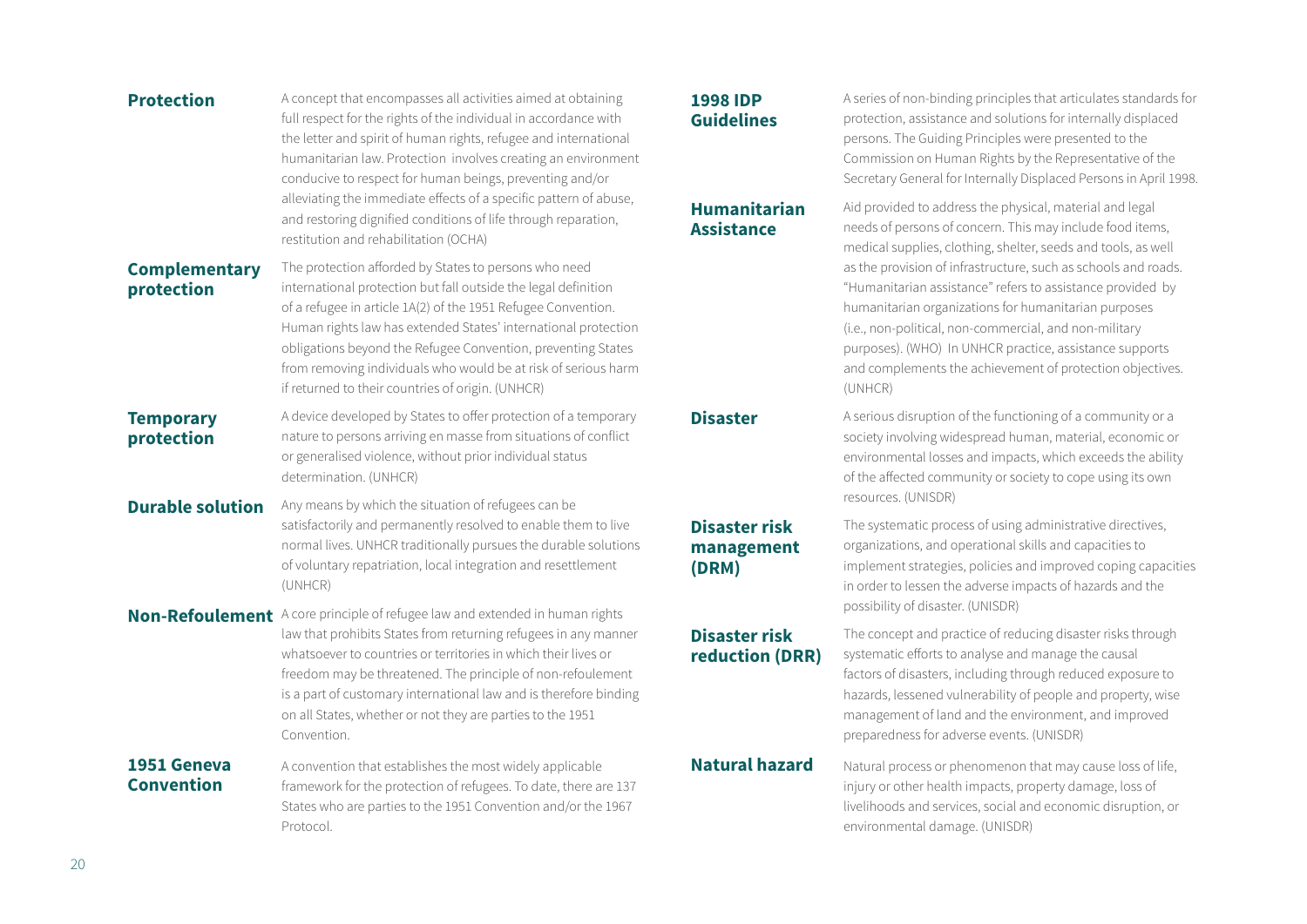| <b>Framework for</b><br><b>Action</b>     | 2015. Adopted by 168 governments Hyogo is a commitment to<br>take action to reduce disaster risk and reduce vulnerabilities to<br>natural hazards.                                                                                                                                                                                                                                                                                                                                                                              | liveli                                            |
|-------------------------------------------|---------------------------------------------------------------------------------------------------------------------------------------------------------------------------------------------------------------------------------------------------------------------------------------------------------------------------------------------------------------------------------------------------------------------------------------------------------------------------------------------------------------------------------|---------------------------------------------------|
| <b>IASC Guidelines</b>                    | Operational Guidelines and Field Manual on Human Rights<br>Protection in Situations of Natural Disaster                                                                                                                                                                                                                                                                                                                                                                                                                         |                                                   |
| <b>The UN cluster</b><br>approach         | A cluster is a group of agencies that gather to work together<br>towards common objectives within a particular sector of<br>emergency response. The cluster approach was instituted in<br>2006 as part of the UN Humanitarian Reform process. It's an<br>important step on the road to more effective humanitarian<br>coordination. At the global level, clusters have been established<br>in 11 key areas to support the cluster approach. The global<br>cluster leads report to the UN Emergency Relief Coordinator.<br>(WHO) | <b>Hum</b><br><b>Mille</b><br><b>Deve</b><br>Goal |
| <b>Human Rights</b>                       | Agreed international standards that recognise and protect<br>the dignity and integrity of every individual, without any<br>distinction. Human rights form part of customary international<br>law and are stipulated in a variety of national, regional and<br>international legal documents generally referred to as human<br>rights instruments. The most prominent of these are the United<br>Nations Charter, and the UN Bill 129                                                                                            | <b>Pove</b><br>Redu<br><b>Strat</b>               |
| <b>Fundamental</b><br><b>Human Rights</b> | Within the large scope of human rights, some human rights<br>are claimed to be of particular significance. Support for this<br>view comes from the non-derogability of some rights. Art.<br>4(1), International Covenant on Civil and Political Rights, 1966,<br>permits derogation In time of public emergency threatening<br>the life of the nation but prohibits any derogation from Arts.<br>6 (right to life), 7 (torture), 8(1) and (2) (slavery and servitude),                                                          | Adap<br>Adap<br>capa                              |
|                                           | 11 (imprisonment for breach of contractual obligation), 15<br>(retroactive criminal liability), 16 (recognition as a person in<br>law) and 18 (freedom of thought, conscience and religion).                                                                                                                                                                                                                                                                                                                                    | <b>Resil</b>                                      |

This notwithstanding, the trend is to regard all human rights as universal, indivisible, interdependent and interrelated, to be treated in fair and equal manner, on the same footing and with

the same emphasis. (OHCHR)

A ten year global action plan for disaster risk reduction 2005–

### **Sustainable livelihood**

A livelihood comprises the capabilities, assets (including both material and social resources) and activities required for a means of living. A livelihood is sustainable when it can cope with and recover from stresses and shocks, maintain or enhance its capabilities and assets, while not undermining the natural resource base. (FAO)

**Han Security** A concept concerned with the security of individuals and promoting the protection of individuals' physical safety, economic and social well-being, human dignity, and human rights and fundamental freedoms. It reflects the growing recognition worldwide that concepts of security must include people as well as States. (OCHA)

# **Millennium Development Goals**

### **Prty Reduction Strategy Papers**

A set of poverty reduction targets for reducing absolute poverty levels, increasing primary school enrolment rates, reducing environmental degradation etc. by 2015. The MDGs will likely be replaced by Sustainable Development Goals in 2015.

Poverty Reduction Strategies are prepared by developing country governments in collaboration with the World Bank and International Monetary Fund as well as civil society and development partners. These documents describe the country's macroeconomic, structural and social policies and programmes to promote growth and reduce poverty, as well as associated external financing needs and major sources of financing. (IMF)

### **Atation** Is a process by which strategies to moderate, cope with and take advantage of the consequences of climatic events are enhanced, developed, and implemented. (UNFCCC)

# **Ative acity**

No universal definition exists though adaptive capacity usually relates to the ability to maintain (and even improve) your wellbeing in the face of change – whatever that change may be.

**Rence** The ability of a system, community or society exposed to hazards to resist, absorb, accommodate to and recover from the effects of a hazard in a timely and efficient manner, including through the preservation and restoration of its essential basic structures and functions. (UNISDR)

**The Hyogo**